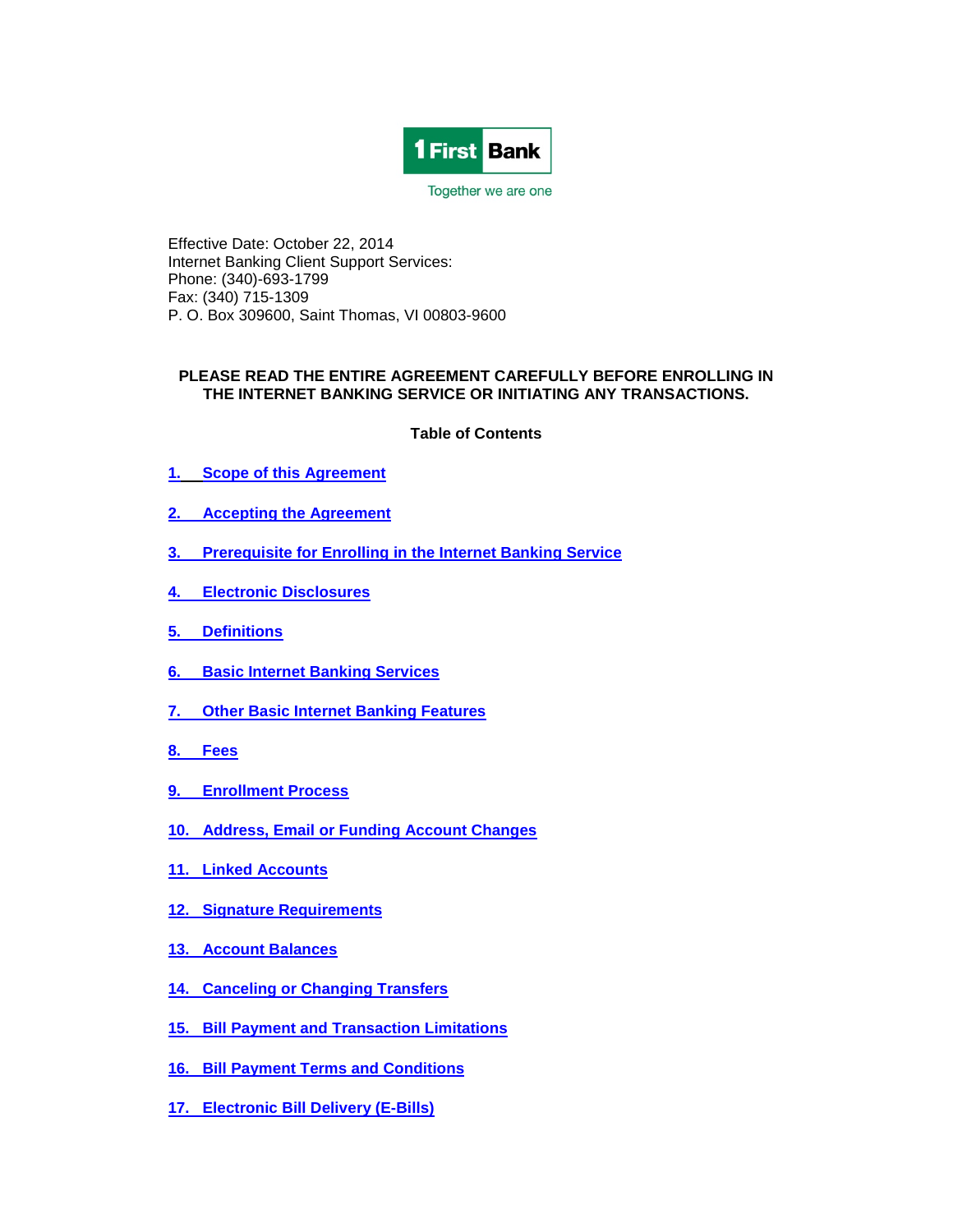### **[18. Privacy](#page-16-0)**

- **[19. Internet Security](#page-16-1)**
- **[20. Your Security Obligations](#page-18-0)**
- **[21. Protecting Your Passcode](#page-19-0)**
- **[22. Documentation and Verification of Transactions](#page-19-1)**
- **[23. Our Liability for Failure to Complete Transfers and Bill Payments](#page-19-2)**

**[24. Provisions Applicable Only to Consumer and Sole Proprietors Deposit](#page-20-0)  [Accounts](#page-20-0)**

- **[25. Additional Provisions Applicable Only to Business Clients](#page-21-0)**
- **[26. Alterations and Amendments](#page-25-0)**
- **[27. Service Termination, Cancellation, or Suspension](#page-25-1)**
- **[28. Exclusions of Warranties and Limitations of Damages](#page-26-0)**
- **[29. No Unlawful or Prohibited Use](#page-27-0)**
- **[30. Assignment](#page-27-1)**
- **[31. No Waiver](#page-27-2)**
- **[32. Captions](#page-27-3)**
- **[33. Disputes](#page-27-4)**
- **[34. Waiver of Trial by Jury](#page-28-0)**
- **[35. Ownership of Material](#page-28-1)**
- **36. [Governing Law and Relation to Other Agreements](#page-28-2)**
- **37. Mobile Banking [and SMS/Text Message Banking Service](#page-28-2)**

### **1. Scope of this Agreement**

This Agreement between you and FirstBank Virgin Islands, P. O. Box 309600, Saint Thomas, VI 00803-9600, governs your use of our Internet Banking and Bill Payment services (the Internet Banking Service). The Internet Banking Service permits our clients to perform a number of banking functions on accounts linked to the Internet Banking Service through the use of a personal computer and the Internet.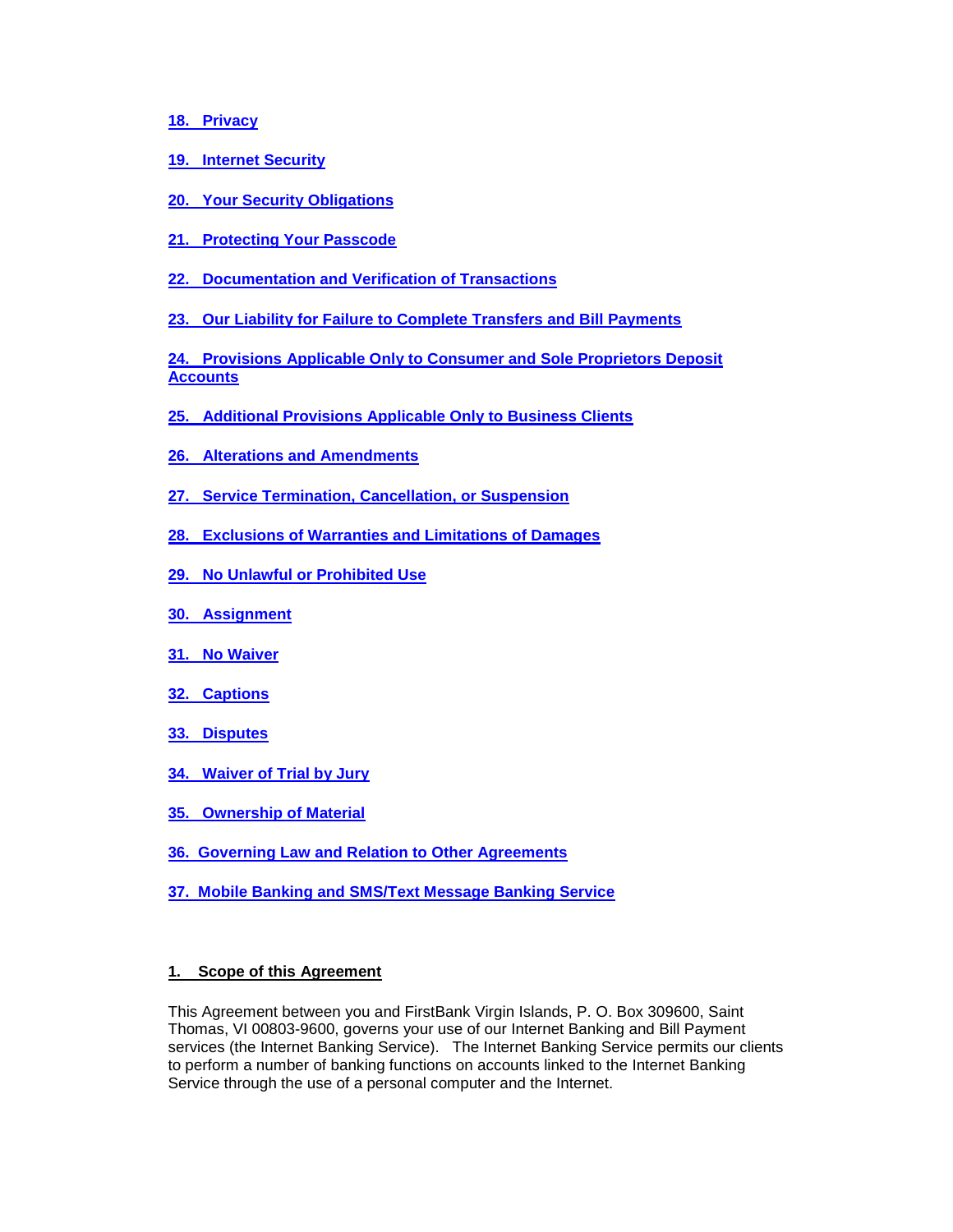### **2. Accepting the Agreement**

After you have carefully read this Agreement in its entirety and the linked [Privacy Notice,](http://www.firstbankvi.com/files/FirstBank_Privacy_Policy.pdf) you will be asked to accept the terms and conditions of this Agreement.

You should print and/or save a copy of this Agreement for your records. To print, select the print button below or select the print function on your browser. To save a copy of this Agreement on your computer, select "File' and then 'Save As' on your browser.

If you need help printing or saving this document, or if you have any questions about this Agreement, please contact our Internet Banking Client Support Services Department. Our contact information is listed at the top of this Agreement. You can obtain a paper copy of this Agreement at any time. Updates to this Agreement will be sent electronically as further described within this Agreement.

WHEN YOU CLICK ON THE ACCEPT BUTTON BELOW, YOU AGREE TO THE TERMS AND CONDITIONS OF THIS AGREEMENT. BY ACCEPTING, YOU ALSO CERTIFY THAT YOU ARE ABLE AND WILLING TO ACCEPT THE ELECTRONIC VERSION OF THIS DOCUMENT.

IF YOU DO NOT AGREE TO THE TERMS OF THIS AGREEMENT AND/OR DO NOT ACCEPT THE ELECTRONIC VERSION OF THIS DOCUMENT, SELECT THE CANCEL BUTTON.

### <span id="page-2-0"></span>**3. Prerequisites for Enrolling in the Internet Banking Service**

In order to enroll in the Internet Banking Service:

- You must have an Eligible Account with FirstBank Virgin Islands.
- You must be a legal owner of any Payment Account registered for the Internet Banking Service.
- Your account with us must be in good standing.
- You must be 18 years of age or older.
- You must be a resident of the United States, the United States Virgin Islands or the British Virgin Islands.

Hardware and Software Equipment Requirements

- You must have a computer and Internet browser that will support 128 bit encryption.
- We recommend use of the most current, fully patched, versions of Internet browsers for accessing the Internet Banking Service.
- Some features of the Internet Banking Services may not be supported with older browsers.
- You will need Internet access through an Internet service provider (ISP).
- You will need access to a printer and/or other storage medium such as a hard drive for downloading information or printing disclosures.
- You will also need an external email address for the delivery of electronic notices and disclosures.
- You must maintain fully updated anti-virus protection on your computer at all times.
- Prior to enrolling in the Internet Banking Service and accepting the electronic version of this Agreement, you should verify that you have the required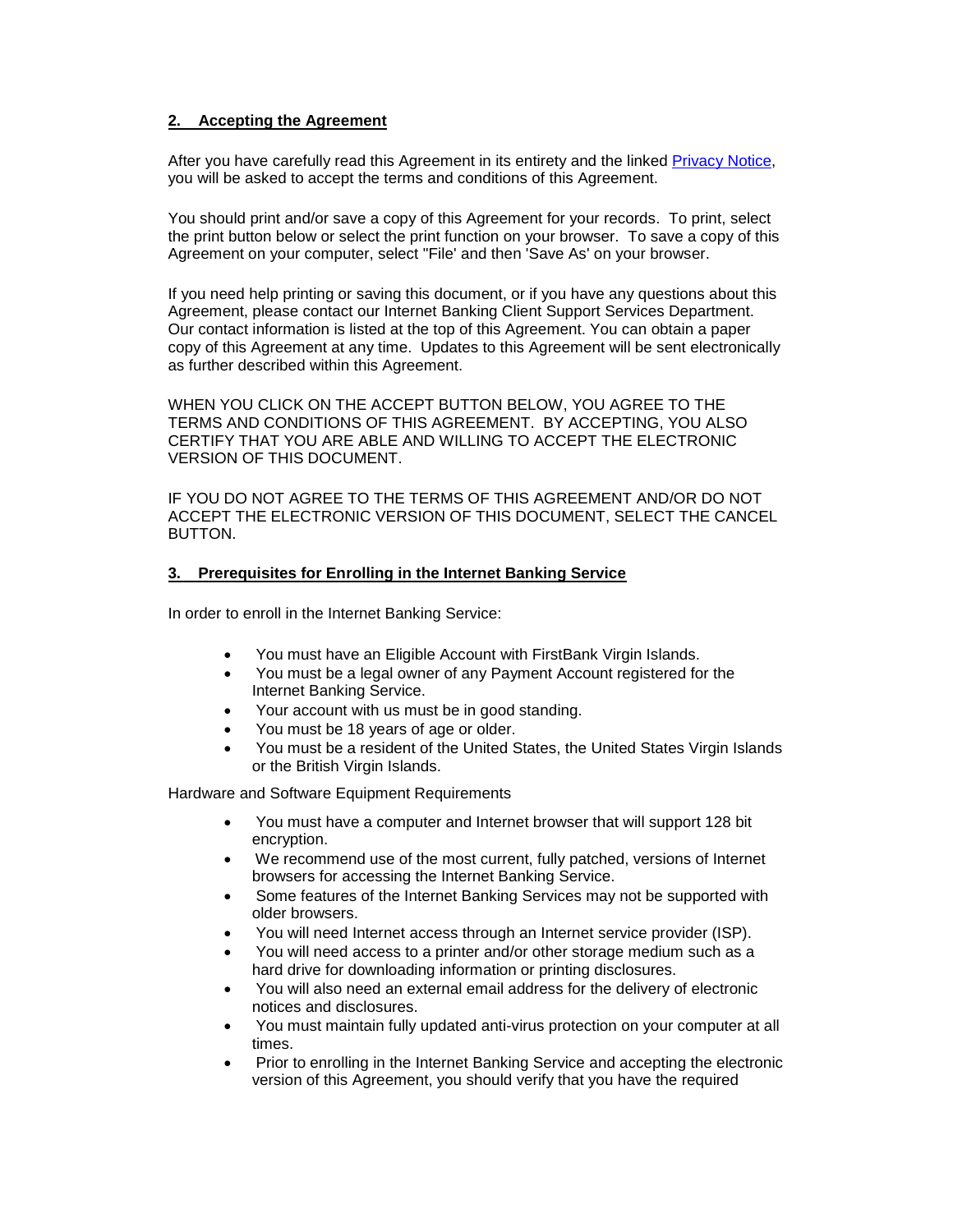hardware and software necessary to access the Internet Banking Service and to retain a copy of this Agreement.

• If we revise hardware and software requirements, and if there is a material chance that impact your ability to access the Internet Banking Service, we will give you advance notice of these changes and provide you an opportunity to cancel the service and/or change your method of receiving electronic disclosures (e.g. change to paper format vs. an electronic format) without the imposition of any fees*.*

### <span id="page-3-0"></span>**4. Electronic Disclosures**

We may deliver amendments to this Agreement and other disclosures to you in an electronic format. Other disclosures may include:

- Monthly account statements,
- Deposit account disclosures,
- Notices regarding changes in account terms and fees,
- Privacy notices

The equipment necessary for accessing these types of disclosures electronically is described above in Section 3.

WITH YOUR ACCEPTANCE BELOW, YOU AGREE TO ACCEPT THIS AGREEMENT AND OTHER INTERNET BANKING RELATED DISCLOSURES IN AN ELECTRONIC FORMAT. YOU ALSO AGREE AND REPRESENT THAT YOU HAVE THE NECESSARY EQUIPMENT FOR ACCESSING THE INTERNET BANKING SERVICE AND FOR VIEWING ELECTRONIC DISCLOSURES.

If you consent to receive electronic disclosures and later change your mind, you may withdraw your consent and change to paper delivery format. You can notify us of your intent to cancel electronic disclosures by:

- Sending us a letter to FirstBank Virgin Islands, PO Box 309600, St. Thomas, Virgin Islands, 00803-9600, ATTN Client Support Services.
- Sending us a secure message through the Internet Banking Service, or
- By contacting us at this phone number: (340)-693-1799, Monday Friday, 8:00 AM to 5:00PM Atlantic Standard Time

If you send us a secure message through the Internet Banking Service or write us a letter, please be sure to identify yourself and the applicable accounts.

You should print or save a copy of all disclosures delivered electronically. Internet banking customers may request paper copies of disclosures such as this Internet Banking Agreement based on the fees listed below.

If you enroll for the Service in one of our office locations, we will send you a secure message and ask you to confirm your ability to access the Service and e-statements

You can also opt-out of electronic only statements on the statements page within the Internet Banking Service.

You can request paper copies of documents through the Internet Banking Service.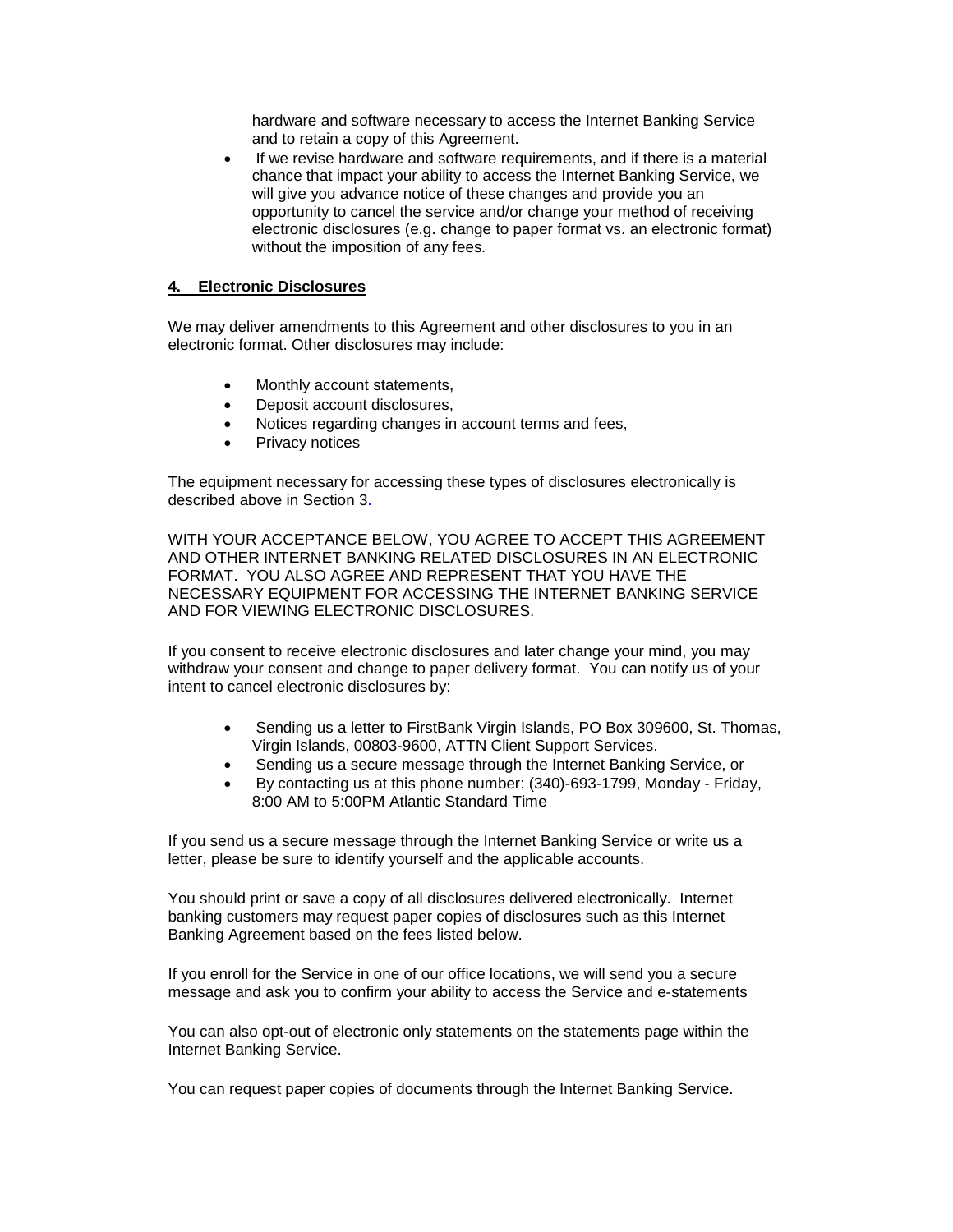- Checks deposited up to one year: \$10 each. Older checks: \$15 each. Account screen, \$2.50 per screen.
- Photocopies of a Money Order or Manager's Check: \$2.50 each
- Record Search: \$30 minimum per hour or part thereof.
- Legal Process: \$30 minimum charge for each legal process served on the bank and relating to a depositor or depositors account

Additional fees for paper copies of account statements may be imposed depending on the type of account you have and/or the reason and frequency of your requests for paper copies.

- Photocopies: Recent checks up to one year: \$10 each. Older checks \$15 each
- Statements: Up to one year \$7.50 each, older statements \$10 each

You may request an electronic copy of a bill payment check or laser draft for a fee of \$6.00 for each item.

### <span id="page-4-0"></span>**5. Definitions**

Access ID **-** means an Access Identification Code used to access the Internet Banking Service

ACH Origination - refers to the creation of debit and credit entries to facilitate the transfer or placement of funds in another institution through the Automated Clearing House (ACH) network. The ACH network is a funds transfer system governed by the National Automated Clearing House Association (NACHA). (Note: ACH services may also be available to consumer customers with external transfer privileges, if your institution does not offer external transfers, or biz banking, this could be removed).

Agreement **-** means these terms and conditions of the Internet Banking and Bill Payment services. As used within this Agreement, "you" and "your" refer to the person enrolling in the Internet Banking Service, owner of the Eligible Accounts, Focus Customer, Sub-User Administrator as well as any Authorized Users that such person allows.

Authorized User - is any individual, agent, or Sub-User whom you allow to use the Service, your Passcode or other means to access your online accounts.

Bill Inbox **-** refers to the list of the bills that you must approve before we will send a payment and any notices from your payees.

Bill Payment Service Provider - refers to the contractor or provider of our Bill Payment services, which is a sub-contractor of our Internet Banking Service Provider.

Billing Account - is the checking account from which all Service fees will be automatically debited.

Business Day **-** is any calendar day other than Saturday, Sunday, or any holiday recognized by the Federal Reserve Bank. Bill payments are processed on all Business Days that both the Federal Reserve Bank and the US Postal System are open and operating for business.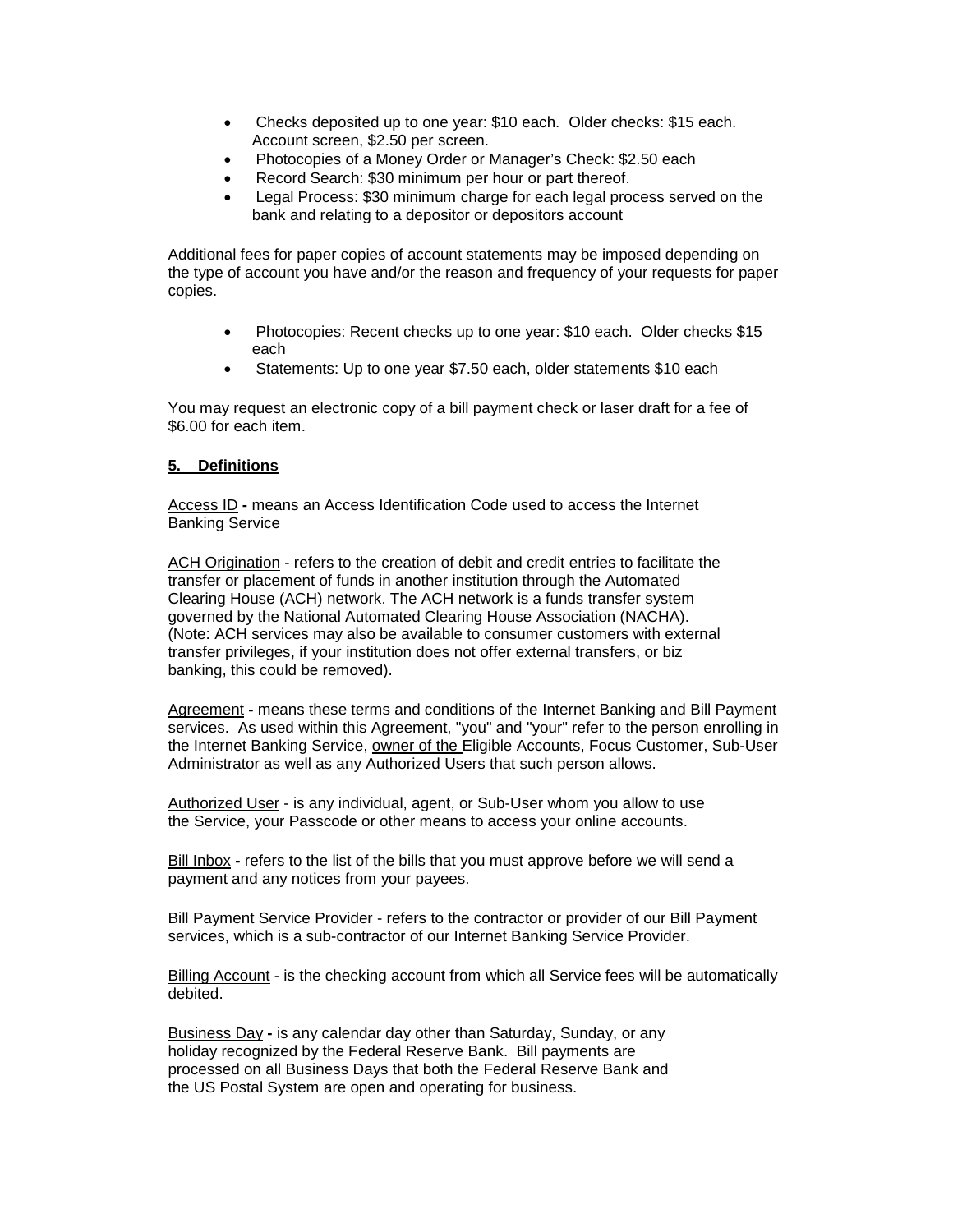Business Client **-** Refers to anyone other than a Consumer who owns an Eligible account at FirstBank that is used primarily for business purposes.

Business Day Cutoff - refers to the cut-off time for posting purposes. Our primary banking offices are located in the United States Virgin Islands and our business day is based on the Atlantic Standard Time (AST) zone. For posting purposes, we will process online banking transactions completed by 5:00 PM AST on the same Business Day. Transactions completed after 5:00 PM AST including transfers, may be processed on the following Business Day. Bill payment cut-off times may differ and are further detailed within this Agreement.

Consumer *-* Refers to a natural person who owns or holds an Eligible Account at FirstBank Virgin Islands that is used primarily for personal, family, or household purposes.

Due Date - the consumer defines the date the payment is due; typically, this is the date reflected on your payee's statement for which the bill payment is due.

E-bills **-** refers to any bill that you receive in your bill inbox. If you enroll for Ebills, you may receive one of the following types of electronic bills or statements:

- The first type is an electronic bill that we receive from one of your Payees and which we redirect to you.
- The second type is a bill we retrieve from your Payee's website and present to you electronically.

Eligible Accounts - refer to accounts eligible for access through the Internet Banking Service. You may request online access to any account that you own at this Institution or to any account at this Institution upon which you are an authorized signer. If you or your Authorized Users desire features of the Internet Banking Service that allow you to initiate bill payments, transfers, ACH transactions, or otherwise remove funds from an Eligible Account, you must have the required withdrawal authority over the relevant Eligible Account(s). Only checking accounts may be eligible for bill payment privileges. We may make additional accounts available for bill payment services from time-to-time as allowed by law or our bill payment Service Provider.

When using the Internet Banking Service, you agree to keep sufficient balances in your Eligible Account(s) to cover all transactions requested by any Authorized User and to cover any applicable fee(s) related to the Internet Banking Service.

Focus Customer - individual who initially enrolls on behalf of the company. The Focus Customer is an individual who is both an authorized signer on an eligible Business Customer account and has been given the authority to establish and manage Sub-User access to the Internet Banking Service. The Focus Customer is considered to have full authority to act on behalf of the Business Customer and any other authorized signers. A Focus Customer can designate and remove Sub-Users and may assign certain administrative rights to a Sub-User.

Funding Account **-** is the checking account from which bill payments will be debited. You must be a legal owner of any funding account registered for the Service.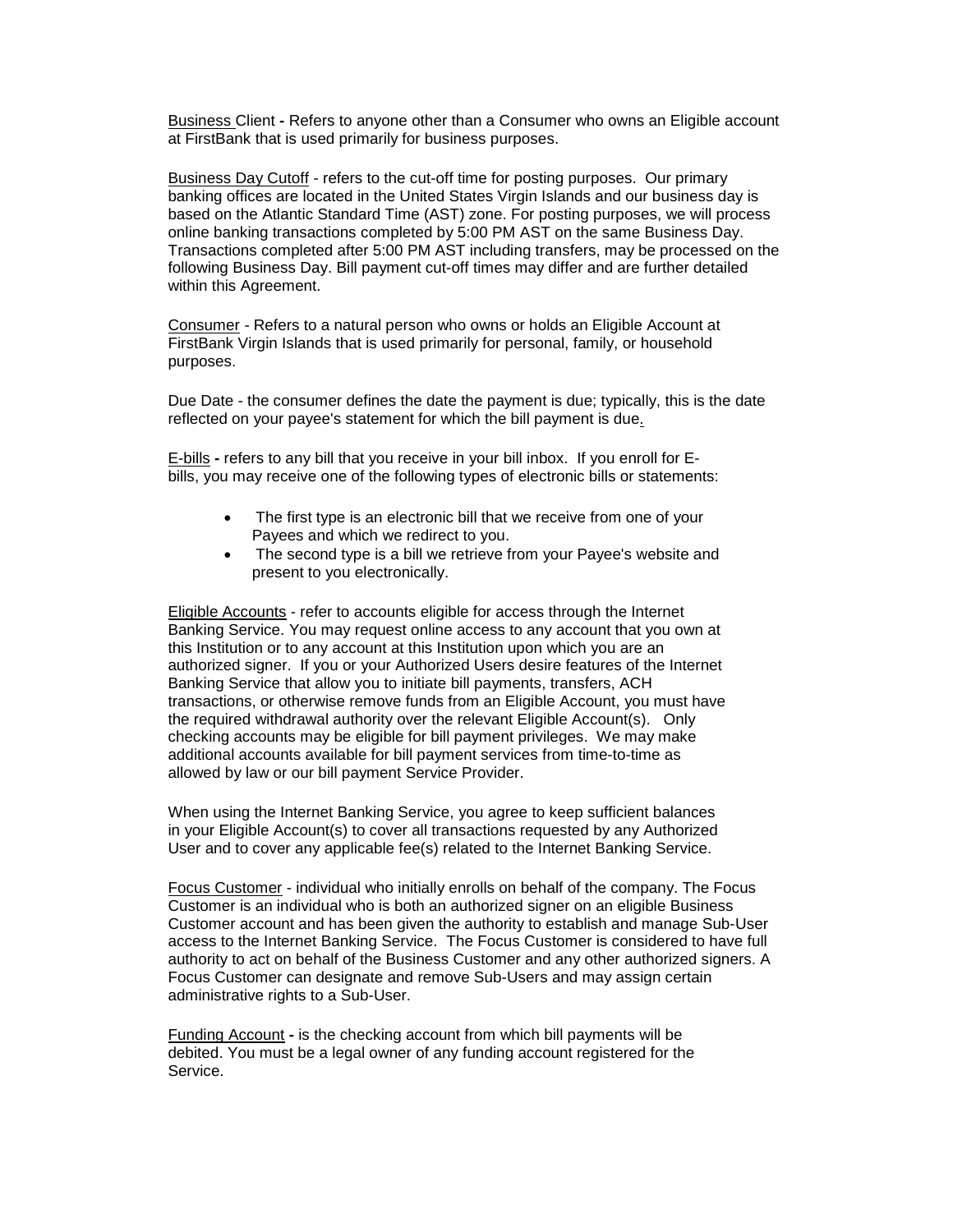Joint Accounts - If the accounts added to the Service are jointly held or have multiple signers, you agree that access to the information and all transactions initiated by the use of your Access ID and Passcode are authorized unless we have been notified to cancel the Service. If joint account holders use individual Access IDs, the Service may be identified as two separate Services and you may be charged for the use of two (2) Access IDs. Transaction history is maintained for each Access ID.

Laser Draft Payment - is a payment method similar to a check written by you on your Payment Account. Payees should receive Laser Draft Payments no later than the Scheduled Payment Date. Funds will be debited from your Payment Account by FirstBank Virgin Islands after the Payee receives and processes the Laser Draft Payment. As a result, we cannot control when your Payment Account will be debited for a Laser Draft Payment. In no event shall FirstBank Virgin Islands be liable for any claims or damages resulting from the debiting of an account for a Laser Draft Payment.

Loan Payment Transfer **-** Loan payment made directly from an eligible FirstBank Virgin Islands deposit account to a FirstBank Virgin Islands consumer (mortgage, personal, auto) loan. This payment will credit to the loan within 48 hours.

Payment Account **-** is the checking account from which Bill Payments will be debited.

Payment Due Date - refers to the date by which the Payee requires payment from the client.

Payment Instruction - is the information provided by you to the Service for a Bill Payment to be made to the Payee (such as, but not limited to, Payee name, Payee account number, and Scheduled Payment Date).

Passcode **-** means your password, which is known solely by you and not by us or our service providers, which you use to access the Internet Banking Service**.** 

Payee - A Payee is the person or entity to which you wish a bill payment to be directed or the person, company or organization from which you receive electronic bills as the case may be.

Service Provider - includes any agent, licensor, independent contractor or subcontractor that FirstBank Virgin Islands may involve in the provision of Internet banking, bill payments and/or E-Bill services.

Sub-User - means an Authorized User who has been assigned access to an Eligible Account by a Sub-User Administrator. Sub-Users may be granted full or limited access to originate online transfers such as ACH transactions and/or wire transfers.

Sub-User Administrator - refers to an administrative user available only to Business Customers. A Sub-User Administrator may administer and assign access rights to Sub-Users.

We, Us, or Our - as used within this Agreement, refers to FirstBank Virgin Islands and any agent, independent contractor, Service Provider, sub-contractor, licensor, designee, or assignee that FirstBank Virgin Islands may involve in the provision of the Internet Banking Service.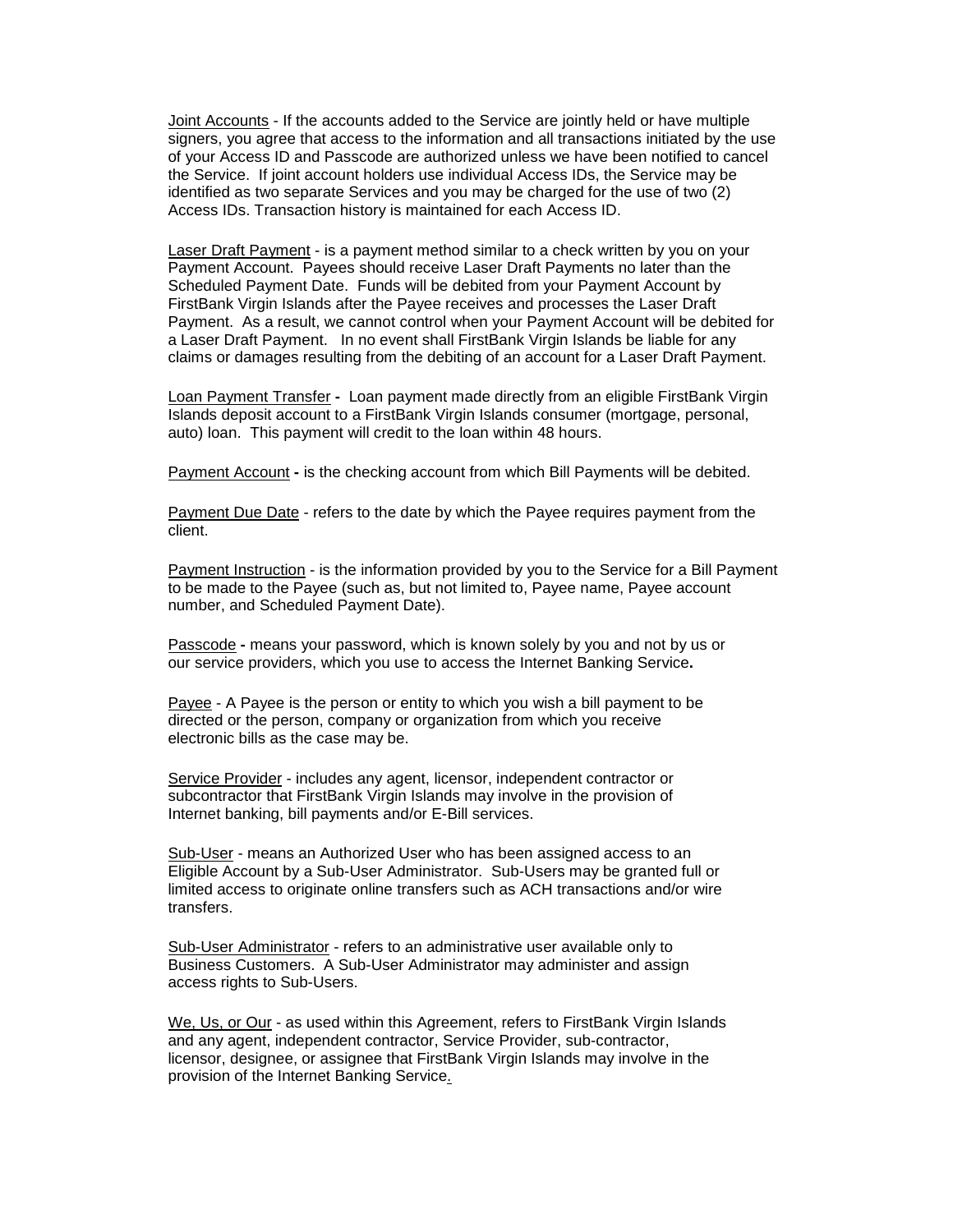# <span id="page-7-0"></span>**6. Basic Internet Banking Services**

The Basic Internet Banking Service currently offers the following features:

- Up to 24 months of complete Internet transactional detail and history.
- Account Inquiries for balances, rates, etc
- Up to 24 Months of Account Statements.
- Transfers between your deposit accounts at FirstBank Virgin Islands.
- Transfers from your eligible FirstBank Virgin Islands deposit accounts to your FirstBank Virgin Islands consumer (mortgage, personal, auto) loans.
- Secure e-mails through the Internet Banking Service's messaging system.
- View installment loan and mortgage balances.
- Online check reorders.
- Stop payments on checks that you have written.
- Transaction downloads into Quicken, Microsoft Money and QuickBooks.

Bill Payment services are optional. Consumer clients can request Bill Payment privileges in the online enrollment process and/or you can add Bill Payment services at a later time by contacting our Internet Banking Client Support Service Department. Bill Payment clients also have access to electronic bill presentment.

We may add or remove certain features and/or functionality available from time to time.

You can use the Service seven days a week, 24 hours a day, although some or all features may not be available occasionally due to emergencies or scheduled system maintenance. Access to the Internet Banking Service may be slower at times due to high Internet traffic or other factors beyond our control. In no event shall FirstBank Virgin Islands be liable for any claims or damages arising from the unavailability of the Service or from changes in the speed of access to the Service.

# <span id="page-7-1"></span>**7. Other Basic Internet Banking Features**

# **(A) Stop Payment Feature**

The stop payment feature within the Internet Banking Service is only for stopping payments on checks that you have written or for pre-authorized electronic drafts that are deducted from your account. This feature is accessible in the User Services menu of the Internet Banking Service and provides a means to securely forward your stop payment requests to us via e-mail for processing.

Stop payment requests received through the secure e-mail feature will generally be processed within one (1) to two (2) Business Days. Therefore, if your request is urgent, we recommend that you contact our Internet Banking Client Support Services Department directly via telephone or visit one of our branches.

# **The stop payment feature within the Internet Banking Service can NOT be used to cancel transfers and Bill Payments.**

There is typically a \$20.00 per check or block of checks stop payment fee associated with this feature. Additional terms of acceptance or disclosures may apply on the stop payment service and these disclosures will be made at the time you complete the request.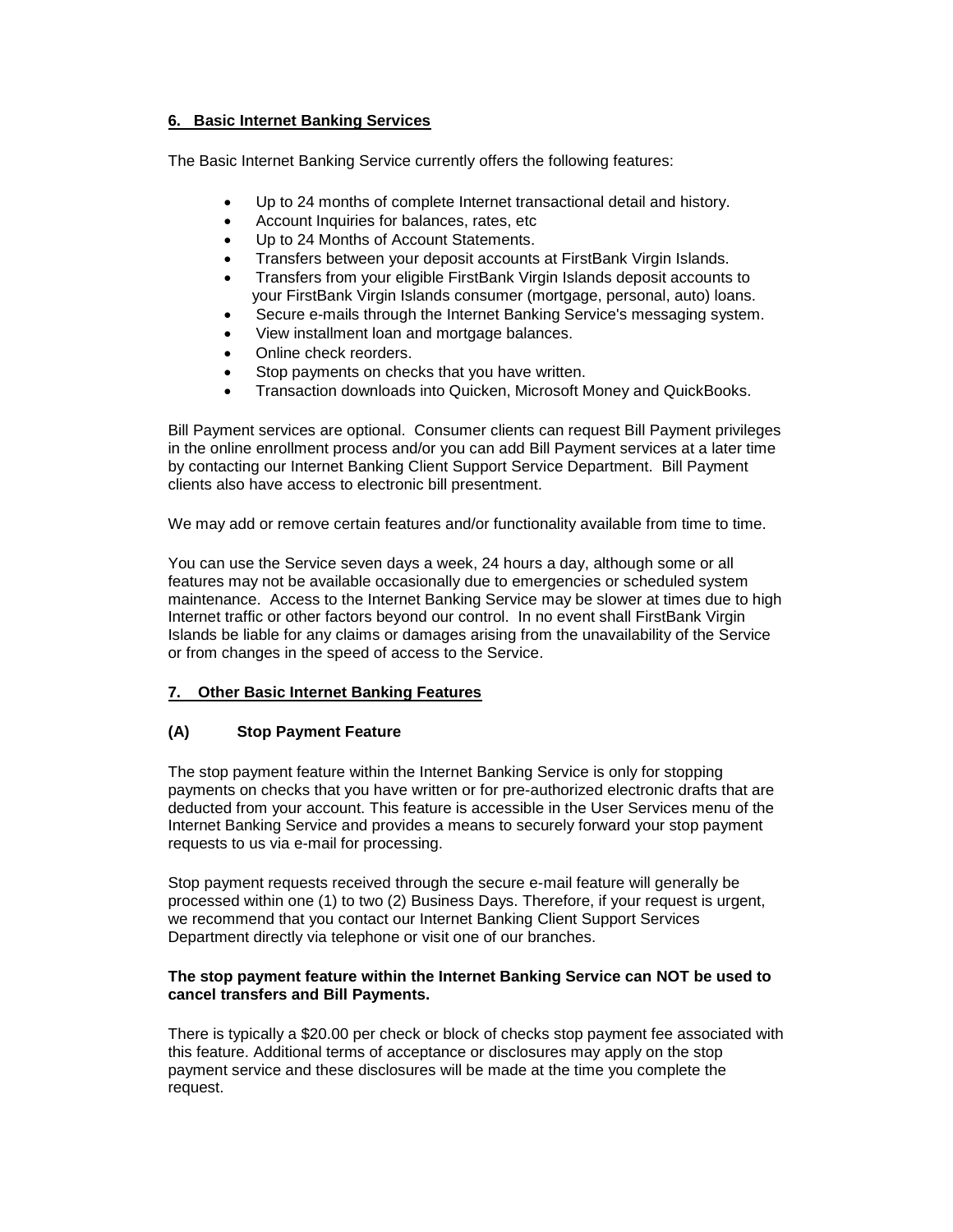# **(B) Check Reorders, Address Change, Order Documents, Secure E-Mail & Secure File Delivery Services**

Additional features within the Internet Banking Service include: check reorders, secure emails for address changes, document requests, and secure file delivery. The submission of requests, such as those for address changes, document requests, or check reorders, will generate a secure email to FirstBank Virgin Islands. Generally, requests received through the Internet Banking Service's secure e-mail feature will be processed within one (1) to two (2) Business Days. For urgent requests, we recommend that you contact our Internet Banking Client Support Services Department or visit one of our Branches.

We also offer a direct link for check reorders. This link will securely submit your reorder request directly to the check printer. In addition, in the User's Internet Banking Services menu, you can request Bill Payment services and the addition/ removal of eligible accounts.

The secure file transfer feature within the Internet Banking Service provides a means for you to forward files to FirstBank Virgin Islands in a secure manner. There may be additional fees associated with some of these services, such as when you reorder checks through the Internet Banking Service. Fees will be disclosed in our fee schedule and/or at the time of your request.

# <span id="page-8-0"></span>**8. Fees**

Basic Internet Banking Service: (view balances and account transfers) - No charge

Bill Payment for consumer accounts: No Charge

Any applicable fees will be charged regardless of whether the Internet Banking Service was used during the billing cycle. There may be a charge for additional transactions and other optional Internet Banking Services. You agree to pay such charges and authorize the Internet Banking Service to deduct the calculated amount from your designated Billing Account for these amounts and any additional charges that may be incurred by you. Any financial fees associated with your standard deposit accounts will continue to apply.

You are responsible for any and all telephone access fees and/or Internet service fees that may be assessed by your telephone and/or Internet Service Provider.

There is a \$30.00 fee for the overnight delivery of Bill Payment services.

# <span id="page-8-1"></span>**9. Enrollment Process**

You must complete the enrollment process to use the Internet Banking Service. You can enroll for the Internet Banking Service on the Internet or you can enroll in any of our VI branches. You can also print the enrollment form accessible on our website and mail or fax it to us at the address listed at the beginning of this Agreement**.** 

The Internet enrollment process involves completing a secure online application that we will use to verify your identity. You will also choose your Access ID and Passcode during the enrollment process. For security purposes you should not use your account number or social security number as your Access ID.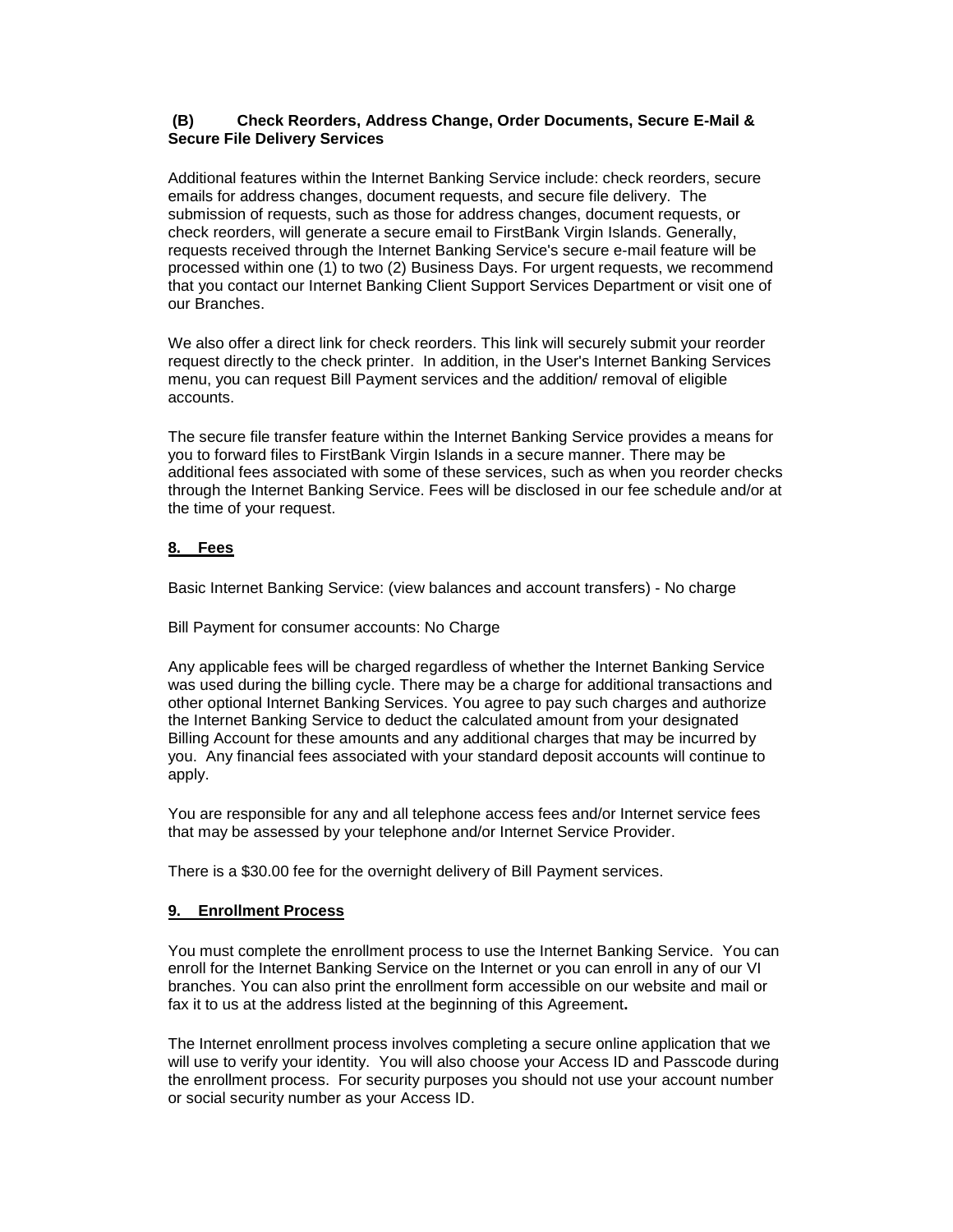When you enroll for the Internet Banking Service, you agree to provide true and accurate enrollment information. Our Internet Banking Client Support Services Department will verify the information you submit for accuracy and proper authorizations. After verification of your information you will be notified when you can begin using the Service.

For Business Accounts, you must print the enrollment form accessible on our website and either fax or mail it to us at the address listed at the beginning of this Agreement. You may also bring the enrollment form to the nearest branch.

You may request access to our Bill Pay Service for eligible accounts during the enrollment process or at any time after you initial enrollment by contacting us at our Internet Banking Client Support Services Department 340-693-1799.

Upon enrollment, you will be asked to select on or more security questions and answers. These questions are required as part of our enhanced security measures and may be used as a method of validating your identity. You may be required to correctly answer your security questions in order to gain access to the Internet Banking Services.

# <span id="page-9-0"></span>**10. Address, Email or Funding Account Changes**

When you enroll in the Internet Banking Service, we will send you a Welcome email. We will also send you secure messages through the Service regarding important Internet Banking and bill payment matters and/or changes to this Agreement. You must provide your current e-mail address in order for us to deliver this information to you.

It is your sole responsibility to ensure that your contact information is current and accurate. This includes, but is not limited to, name, address, phone numbers, and e-mail addresses. Changes can be made within the User Services section of the Service or by contacting our Internet Banking Department at PO Box 309600, St. Thomas, Virgin Islands 00803 or visit the nearest Branch. Any changes to your Eligible Account(s), Funding Account, or Billing Account should also be made in accordance with these procedures. We are not responsible for any bill payment processing errors or fees incurred if you do not provide accurate Funding Account or contact information.

After you enroll, the Internet Banking Service will allow you to establish email alert notifications to keep you apprised of activity within your account(s).

From time-to-time we may also send emails marketing various features of the Internet Banking Service; however, we will **NEVER** ask you to provide any personal or account information in response to an email from this Institution.

#### <span id="page-9-1"></span>**11. Linked Accounts**

When you first enroll for the Basic Internet Banking Service, we will link all of your designated Eligible Accounts to one Access ID. If you want to limit the accounts linked or the privileges assigned to an account, please send us a secure email message through the Internet Banking Service.

Sole proprietors and Business account holders may NOT link personal Consumer accounts to the Internet Banking Service.

#### <span id="page-9-2"></span>**12. Signature Requirements**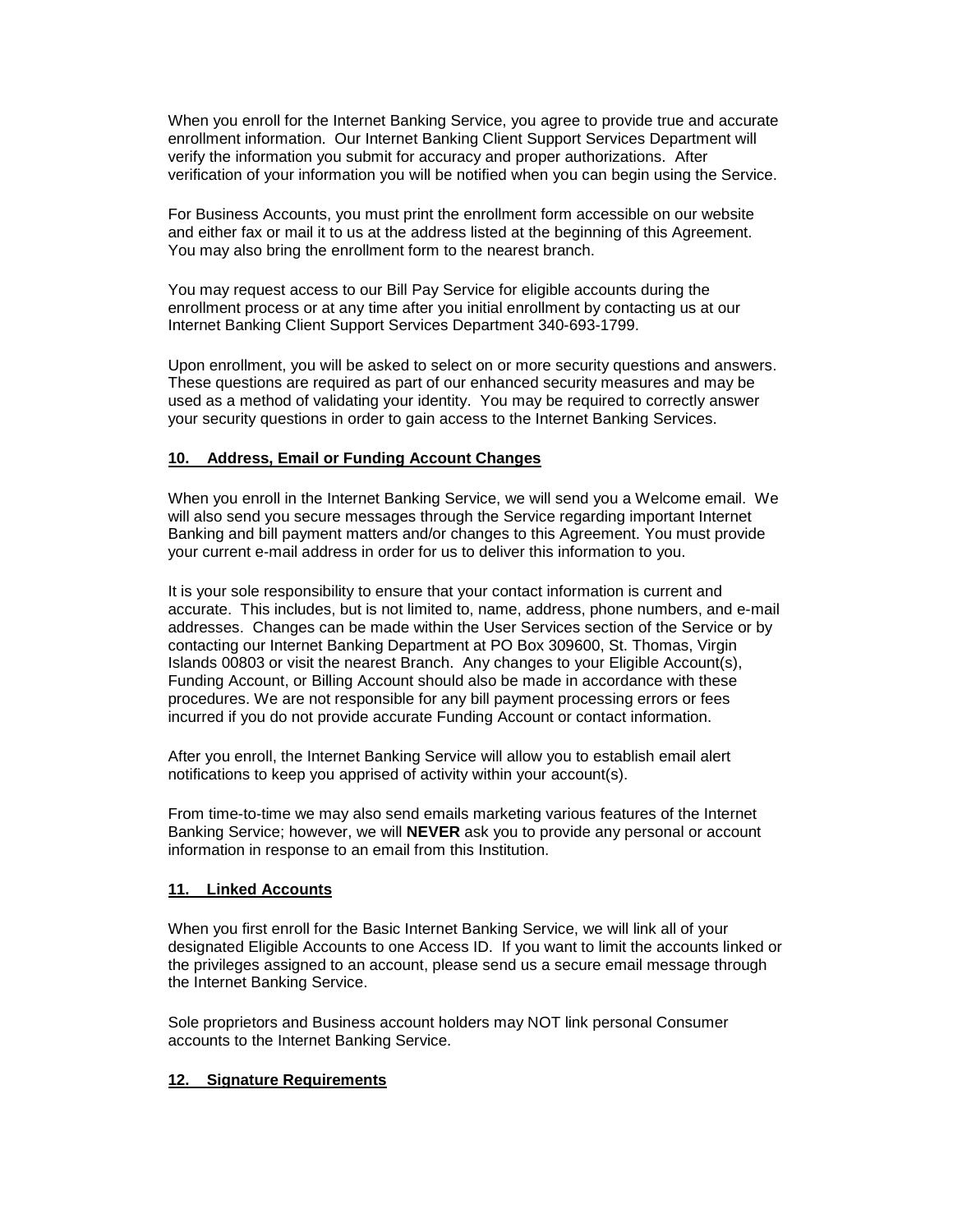When any online transfer, ACH, or other payment instruction is initiated through the Internet Banking Service for your benefit, you agree that we may debit the designated Eligible Account(s) without requiring your signature on the item and without any notice to you. Requirements for dual signatures on checks, if applicable, do NOT apply to payments or other transfers initiated through the Internet Banking Service.

Bill Payment privileges are not available for business account holders. Any authorized user must be authorized individually to make electronic transfer and payments although that person's authority to make transfers by other means may still require dual signatures. If your account(s) require two signatures for withdrawal, we may only grant view privileges to your Eligible Accounts through the Internet Banking Service.

### <span id="page-10-0"></span>**13. Account Balances**

Balances shown in your accounts may include deposits subject to verification by us. The balance reflected in the Internet Banking Service may differ from your records due to deposits in progress, checks outstanding, or other withdrawals, payments or charges. A transfer request may not result in immediate availability because of the time required to process the request. A transfer request must be made before the 5:00 p.m., Atlantic Standard Time, Business Day Cut-off time to be effective the same Business Day.

The balances within the Internet Banking Service are updated periodically and the Internet Banking Service will display the most current "as of" date on the "accounts" summary page. There may be situations that cause a delay in an update of your balances. In these situations, the Internet Banking Service will use the most current balance available at the time of a transaction to base our approval for account transfers.

### <span id="page-10-1"></span>**14. Canceling or Changing Transfers**

You cannot cancel a transfer after it has been entered into the system AND the information has been processed and/or transmitted to us via the Internet Banking Service. However, you can edit or change a transfer that is still pending, meaning that it has not been processed.

In order to cancel or change a pending transfer that has not been submitted for processing, use the following procedures:

- 1. Log in and make edits to pending transfers.
- 2. Edits must be made before 5:00 p.m., Atlantic Standard Time, for transfers to be processed the same Business Day.
- 3. You may edit a pre-scheduled (future dated/recurring) transfer any time before 5:00 p.m., Atlantic Standard Time, on the Business Day before the scheduled transfer date.
- 4. You can change the transfer amount to \$0.00, or
- 5. If you accidentally transfer funds, you can schedule another transfer to move funds back to the original account.
- 6. You **cannot** cancel a loan payment transfer after it has been entered into the system AND the information has been processed and/or transmitted to us via the Internet Banking Service. However, you can edit or change a loan payment transfer that is still 'pending', meaning that it has not been processed.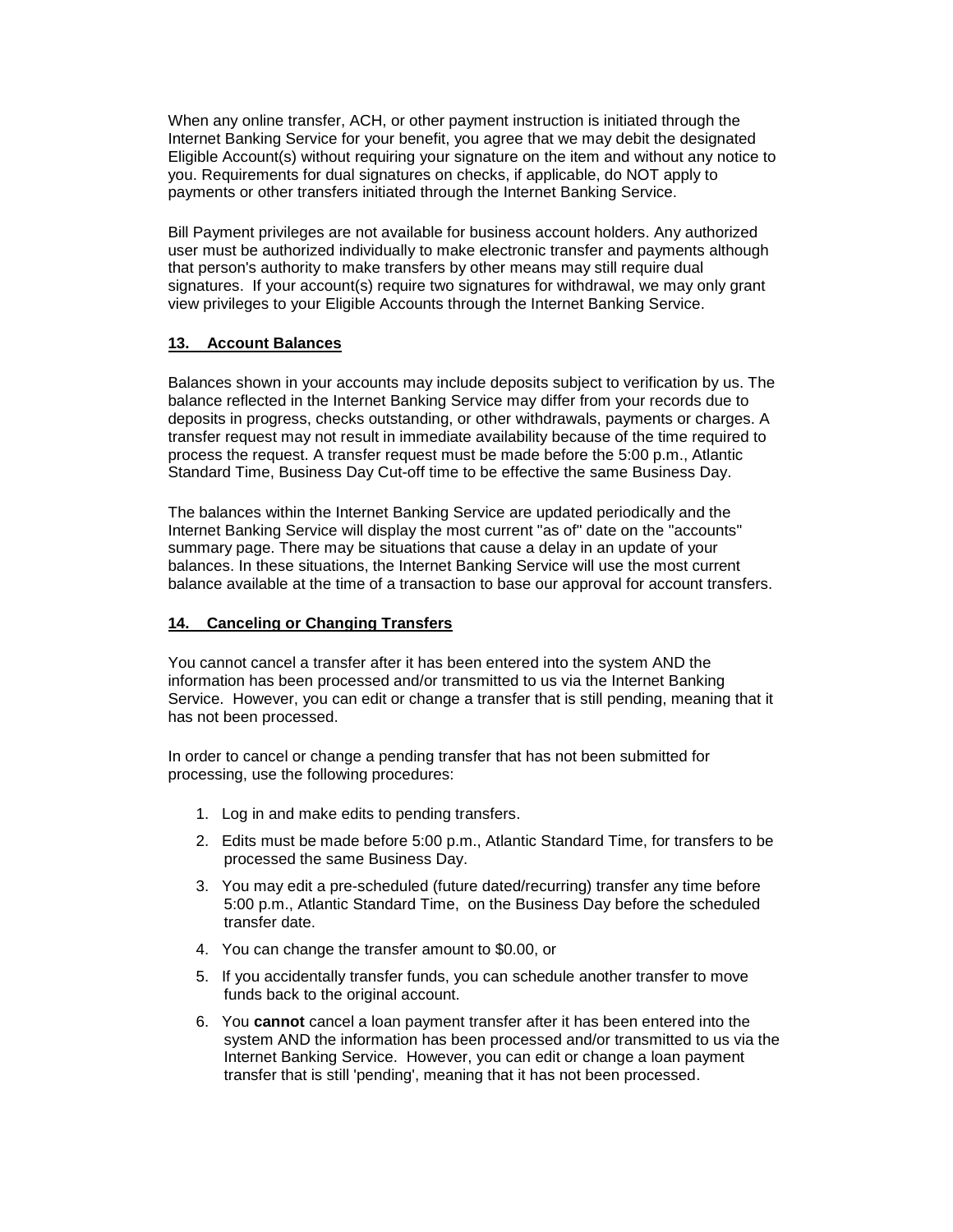If you need to edit a pending transaction after-cut-off time, please contact us immediately by sending us a secure e-mail through the Internet Banking Service or call our Internet Banking Client Support Services Department; although in these situations, we may not have sufficient time to stop transactions from future processing. Separate agreements detail the required time-frames for submitting and making changes to ACH transactions.

To make edits to recurring/future dated transfers; you can send us a secure email through the Internet Banking Service. However, we must receive your request three (3) Business Days or more before the transaction is scheduled for processing. If you call, we will require you to put your request in writing and get it to us within 14 days after the call.

# <span id="page-11-0"></span>**15. Bill Payment and Transaction Limitations**

You may use the Internet Banking Service to check the balance of your Eligible Account (s) and to transfer funds among your Eligible Accounts at FirstBank Virgin Islands and to your consumer loan(s). You must have sufficient funds in your account to cover the amount of any online transfers and Bill Payments on the scheduled payment date set for the transaction, or the transaction may not be processed. NSF and/or overdraft charges will be incurred if Bill Payments exceed your account balance.

Current federal regulations restrict the number of transactions that you can make from certain types of accounts, such as Money Market and Savings Accounts. For these types of accounts, you may not make more than six (6) pre-authorized electronic transfers, which include computer initiated transfers, telephone transfers, checks, and point-of-sale transactions during a given monthly statement period. Online account transfers and Bill Payments authorized by personal computer through the Internet Banking Service are counted toward the six permitted monthly transfers. Bill Payments are considered third party transfers and are limited to three (3) transactions. Federal regulations currently place no limits on the number of transfers or Bill Payments from your Checking Account. Therefore, FirstBank Virgin Islands currently limits the Bill Payment Service to only Checking Accounts.

#### <span id="page-11-1"></span>**16. Bill Payment Terms and Conditions**

# **(A) Set-Up Payees**

It is easy to pay bills online. Simply set up your payments by choosing from the database of vendors (Payees) that already exist, or by entering necessary information to schedule a payment. We maintain a large vendor database of regional or national Payees to make this process quicker and easier. We can only process payments to Payees that have a US Postal address.

#### **(B) Bill Payment Transaction Limits**

Our bill payment Service Provider limits daily bill payment to a single Payee to \$9,999.99 and all bill payment transactions for a single day to \$100,000. Otherwise, there is no limit to whom you pay or how many Payees you may establish. We reserve the right to refuse to pay any Payee to whom you may direct a payment. Our Service Provider may notify you if it decides to refuse to pay a Payee designated by you.

#### **(C) Payment Scheduling**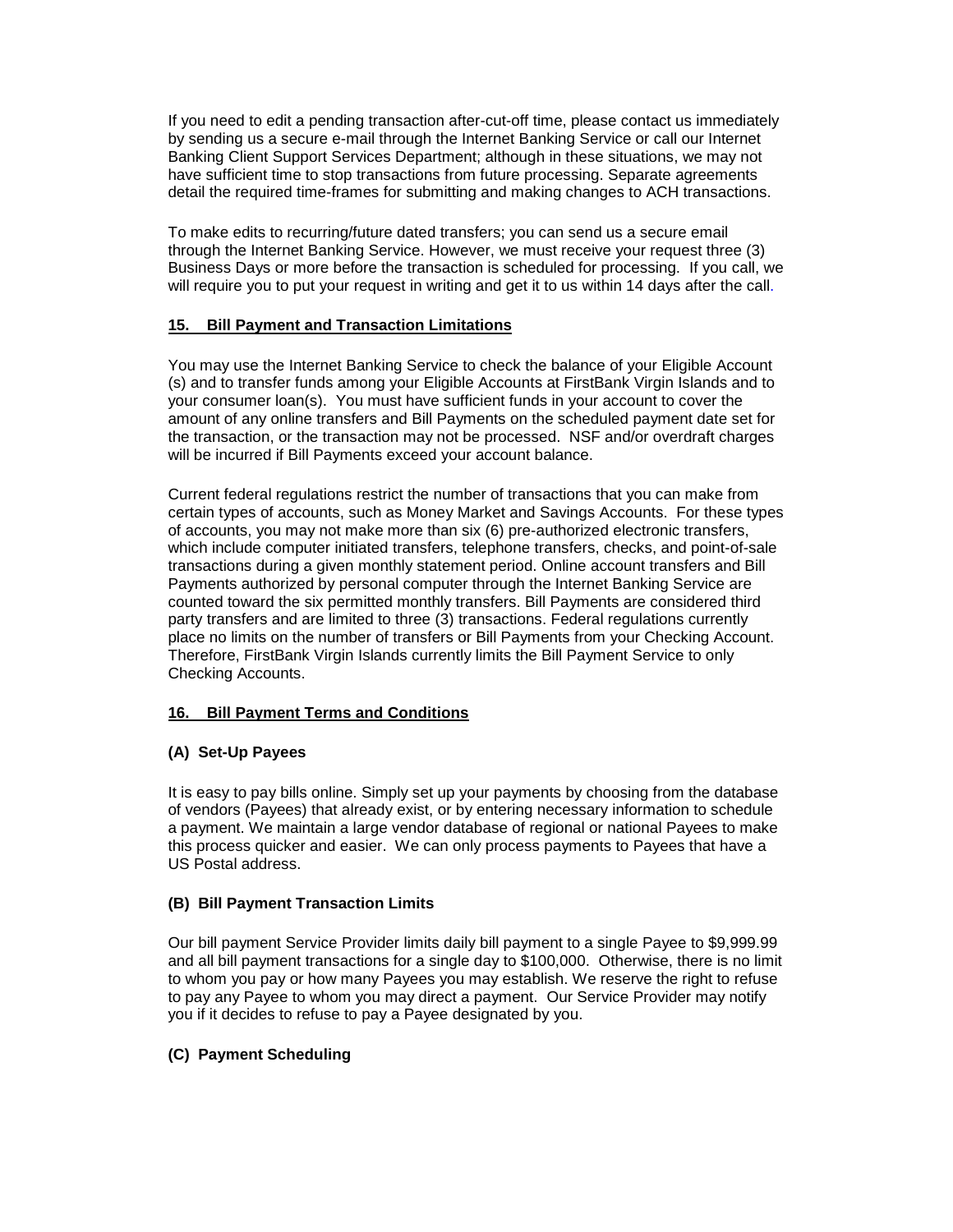Bill Payments should be scheduled by 02:59 pm Atlantic Standard Time, at least seven (7) Business Days before the Due Date. Transactions begin processing seven (7) Business Days prior to your Scheduled Payment Date. Therefore, the application will not permit you to select a Scheduled Payment Date less than seven (7) Business Days from the current date. When scheduling payments you must select a Scheduled Payment Date that is no later than the actual Due Date reflected on your Payee statement unless the Due Date falls on a non-Business Day. If the actual Due Date falls on a non-Business Day, you must select a Scheduled Payment Date that is at least one (1) Business Day before the actual Due Date. Scheduled Payment Dates should be prior to any late date or grace period.

Payment processing for electronic payments typically begins at least two (2) Business Days prior to the Due Date. Payment processing for check remittance usually begins at least four (4) Business Days prior to the Due Date.

#### **(D) The Bill Payment Service Guarantee**

Due to circumstances beyond the control of the Internet Banking Service, particularly delays in handling and posting payments by Payees or FirstBank Virgin Islands, some transactions may take longer to be credited to your account. Except as expressly stated otherwise within this Agreement, FirstBank Virgin Islands and/or its Internet Banking Service Providers will bear the responsibility for any late payment related charges up to \$50.00 should a Bill Payment post after its Due Date as long as the payment was scheduled in accordance with the guidelines described under Payment Scheduling in this Agreement and the following:

- 1. If you scheduled the payment to be sent at least seven (7) business days prior to the due date. This applies regardless of whether the payment is sent electronically or by check.
- 2. If correct information was provided to us about the Payee (name, address, account number and amount).
- 3. If your account had sufficient funds to complete the payment or transfer on the scheduled payment date.
- 4. If the Payee was a business Payee.
- 5. If the Payee assessed late payment fees or penalties due to the delay of this payment.
- 6. If you did not receive notice from us, our Service Provider(s), or the Payee at least ten (10) calendar days prior to your scheduled payment that would have alerted you to a problem processing payments through our Internet Banking Service.

In no event shall we be liable for damages in excess of your actual loss due to our failure to complete a transaction and we will not be liable for any incidental, exemplary, punitive or consequential damages.

#### **(E) Payment Authorization and Payment Remittance**

You represent and warrant that you are an authorized user acting with full authority for the applying entity, and that you are duly authorized to execute this Agreement on behalf of the applying entity. By providing the Internet Banking Service with names and account information of Payees to whom you wish to direct payments, you authorize the Internet Banking Service to follow the Payment Instructions that it receives through the payment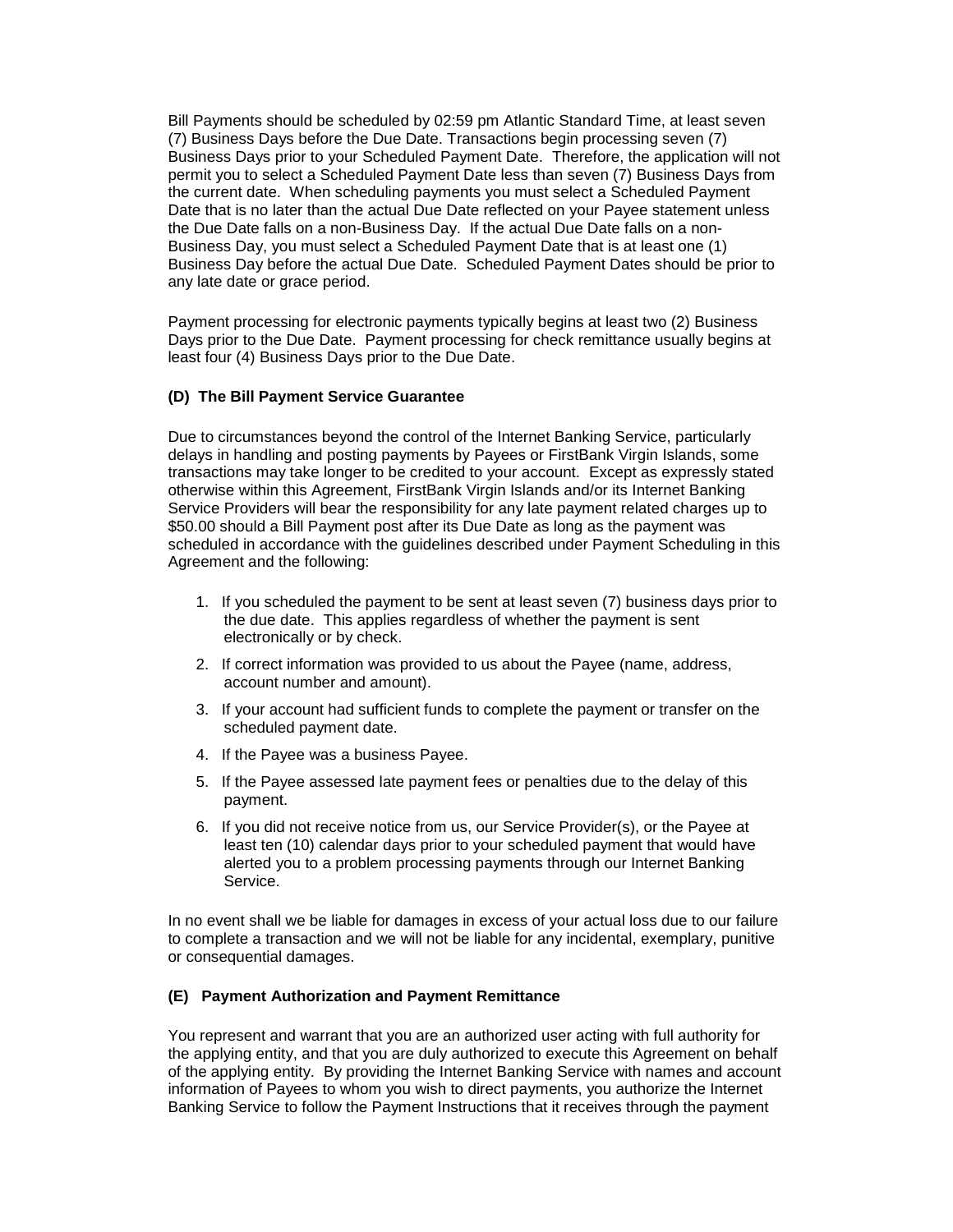system. In order to process payments more efficiently and effectively, our Bill Payment Service Provider may edit or alter payment data or data formats in accordance with Payee directives.

When the Internet Banking Service receives a Payment Instruction, you authorize our Bill Payment Service Provider to debit your Payment Account and remit funds on your behalf so that the funds arrive as close as reasonably possible to the Scheduled Payment Date designated by you. You also authorize our Bill Payment Service Provider to credit your Payment Account for payments returned to the Internet Banking Service by the United States Postal Service or Payee, or payments remitted to you on behalf of another authorized user of the Internet Banking Service.

# **(F) Payment Methods**

The Bill Payment Service Provider reserves the right to select the method in which to remit funds on your behalf to your Payee. These payment methods may include, but may not be limited to, an electronic payment, an electronic to check payment, or a Laser Draft Payment.

### **(G) Payment Cancellation and Stop Payment Requests**

You may cancel or edit any Scheduled Payment (including recurring payments) by following the directions within the Internet Banking Service. There is no charge for canceling or editing a Scheduled Payment. Once the Internet Banking Service has begun processing a payment it cannot be cancelled or edited, therefore a stop payment request must be submitted. The ability of FirstBank Virgin Islands and its Service Provider to process a stop payment on a Bill Payment request will depend on the payment method and whether or not a check or Laser Draft Payment has cleared. We may also not have a reasonable opportunity to act on any stop payment request after a payment has been processed. If you desire to stop any Bill Payment that has already been processed, you must contact our Internet Banking Client Support Service at (340)- 693-1799.

Although we will make every effort to accommodate your request, we will have no liability for failing to do so. We may also require you to present your stop payment request in writing within fourteen (14) days. The charge for each online stop payment request is \$15.00

#### **(H) Returned Payments**

In using the Internet Banking Service, you understand that Payees and/or the United States Postal Service may return payments to our Internet Banking Service Provider for various reasons such as, but not limited to, Payee's forwarding address expired; Payee account number is not valid; Payee is unable to locate account; or Payee account is paid in full. Our Internet Banking Service Provider will use its best efforts to research and correct the returned payment and return it to your Payee, or void the payment and credit your Payment Account. You may receive notification from the Internet Banking Service. In no event shall FirstBank Virgin Islands be liable for claims or damages arising from any returned payments described in this section.

#### **(I) Bill Payment Information Authorization**

Requests for Bill Payment privileges may not be fulfilled if FirstBank Virgin Islands and/or its Internet Banking Service Provider(s) cannot verify your identity and withdrawal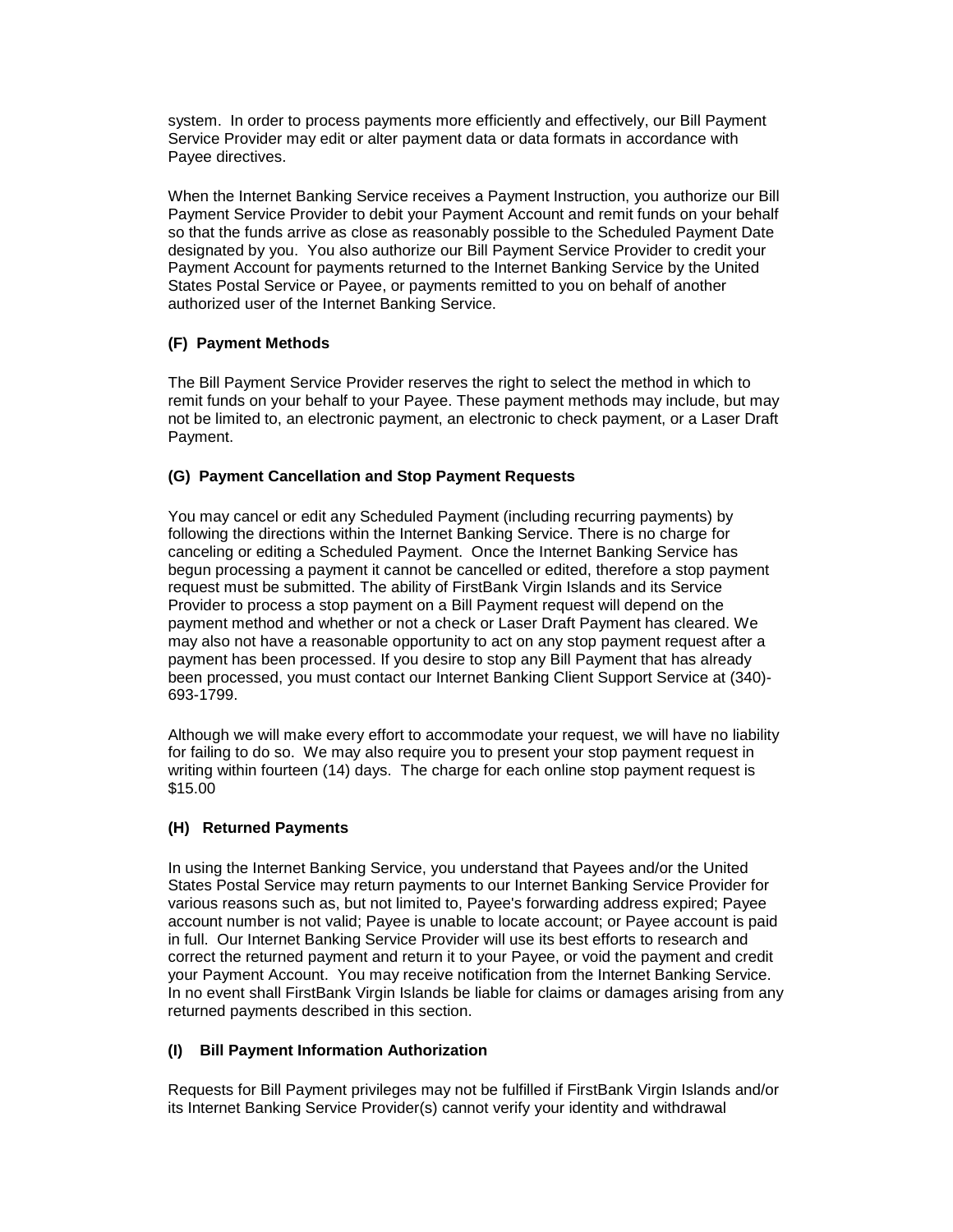authority over the specified accounts. Through your enrollment in the Bill Payment Service; you agree that FirstBank Virgin Islands and its Internet Banking Service Providers reserve the right to request a review of your credit rating at our own expense through an authorized bureau. In addition, you agree that FirstBank Virgin Islands and its Internet Banking Service Providers reserve the right to obtain financial information regarding your account from a Payee or FirstBank Virgin Islands (for example, to resolve payment posting problems or for verification).

# **(J) Prohibited Payments**

Payments to Payees outside of the United States are prohibited and may not be issued under any circumstances. Payments to Internet gambling sites are prohibited through the Service.

Tax payments to state, federal, or local tax agencies, court ordered payments and payments to insurance companies may be scheduled through the Internet Banking Service; however, such payments are discouraged and are scheduled at your own risk. In no event shall FirstBank Virgin Islands its Internet Banking Service Provider(s) be liable for any claims or damages resulting from you scheduling these types of payments. The bill payment service guarantee, as it applies to any late payment related charges, is void for these types of payments if scheduled and/or processed by the Internet Banking Service.

We reserve the right to refuse to pay any Payee to whom you may direct a payment. We will notify you if we decide to refuse to pay a Payee designated by you; however, this notification is not required if you attempt to make a prohibited payment under this Agreement.

# **(K) Failed Transactions**

In using the Internet Banking Service, you are requesting us to make payments for you from your Payment Account. If we are unable to complete the transaction for any reason associated with your Payment Account (for example, there are insufficient funds in your Payment Account to cover the transaction), the transaction will not be completed. In some instances, you will receive a return notice from the Internet Banking Service. In such case, you agree that:

- 1. You will reimburse our Internet Banking Service Provider immediately upon demand the transaction amount that has been returned;
- 2. For any amount not reimbursed to the Internet Banking Service Provider within fifteen (15) days of the initial notification, a late charge may be assessed each month against unpaid amounts equal to 1.5% or the legal maximum, whichever rate is lower;
- 3. You will reimburse our Internet Banking Service Provider for any fees, it may incur in attempting to collect the amount of the return from you; and
- 4. Our Internet Banking Service Provider is authorized to report the facts concerning the return to any credit reporting agency.

# <span id="page-14-0"></span>**17. Electronic Bill Delivery (E-Bills)**

This feature is for the presentment of electronic bills only and it is your sole responsibility to contact your Payees directly if you do not receive your statements. In addition, if you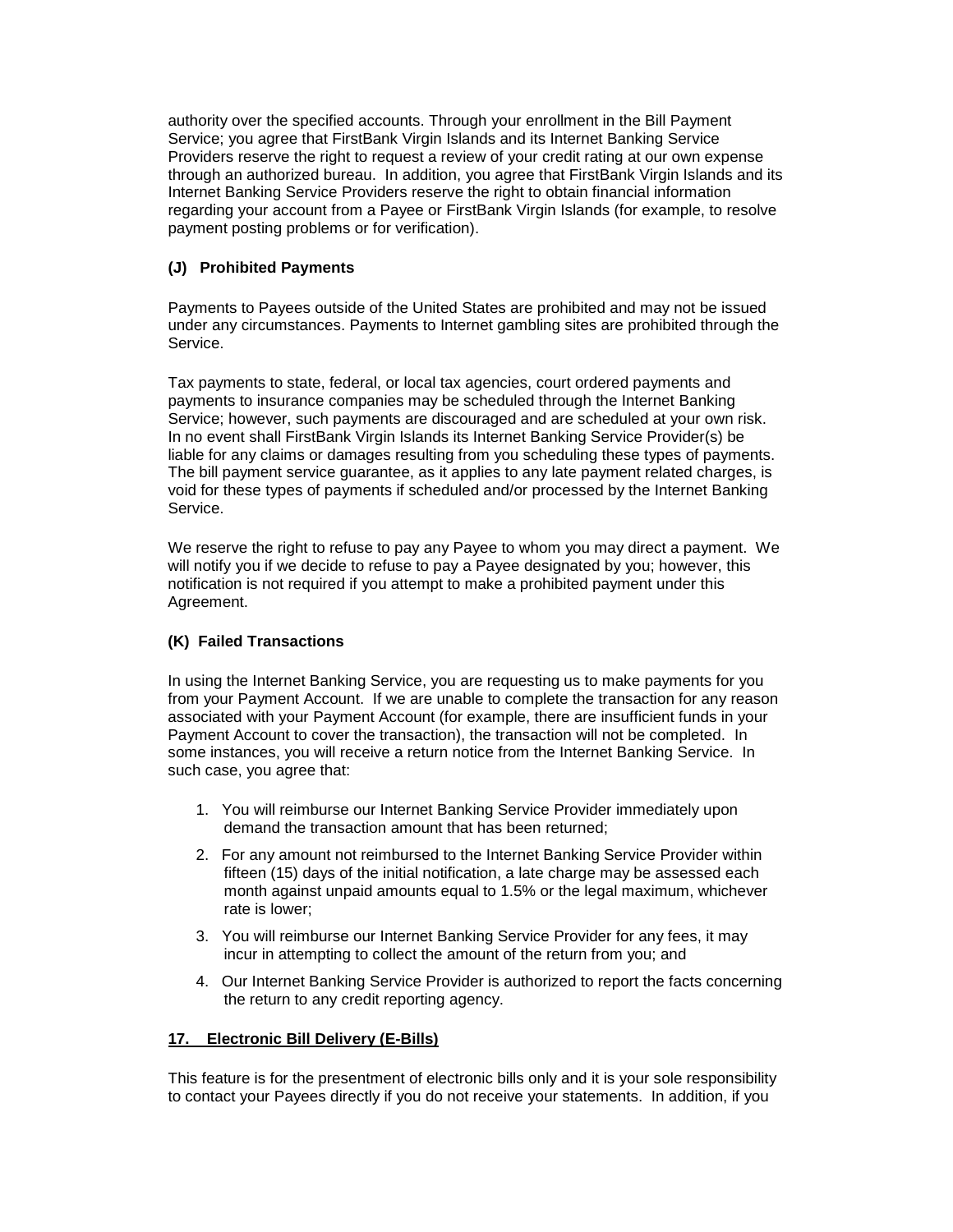elect to activate one of the Bill Payment Service's electronic bill options, you also agree to the following:

# **(A) Information Provided to the Payee**

We are unable to update or change your personal or business information such as, but not limited to, name, address, phone numbers and e-mail addresses, with the Payee. Any changes will need to be made by you; contact the Payee directly. Additionally, it is your responsibility to maintain all usernames and passwords for all Payee sites. You also agree not to use someone else's information to gain unauthorized access to another person's or company's bill.

Our Internet Banking Service Provider may, at the request of the Payee, provide to the Payee your e-mail address, system address, or other data specifically requested by the Payee at the time of activating E-Bills, for purposes of the Payee informing you about service and/or bill information.

# **(B) Activation**

Upon activation of the electronic bill feature, our Internet Banking Service Provider may notify the Payee of your request to receive electronic billing information. The presentment of your first electronic bill may vary from Payee to Payee and may take up to sixty (60) days, depending on the billing cycle of each Payee. Additionally, the ability to receive a paper copy of your statement(s) is at the sole discretion of the Payee. While your electronic bill feature is being activated it is your responsibility to keep your accounts current. Each electronic Payee reserves the right to accept or deny your request to receive electronic bills.

# **(C) Notification of Bill Delivery**

The Internet Banking Service will use commercially reasonable efforts to present all of your electronic bills promptly. In addition to notification within the Internet Banking Service, our Internet Banking Service Provider may send an e-mail notification to the email address listed for your account. It is your sole responsibility to ensure that this information is accurate. In the event you do not receive notification, it is your responsibility to periodically logon to the Internet Banking Service and check on the delivery of new electronic bills. The time for notification may vary from Payee to Payee. You are responsible for ensuring timely payment of all bills.

# **(D) Cancellation of Electronic Bill Notification**

The electronic Payee reserves the right to cancel the presentment of electronic bills at any time. You may also cancel electronic bill presentment at any time. The timeframe for cancellation of your electronic bill presentment may vary from Payee to Payee. It may take up to thirty (30) days, depending on the billing cycle of each Payee. Our Internet Banking Service Provider will notify your electronic Payee(s) as to the change in status of your account and it is your sole responsibility to make arrangements for an alternative form of bill delivery. We will not be responsible for presenting any electronic bills that are already in process at the time of cancellation.

# **(E) Non-Delivery of Electronic Bill(s)**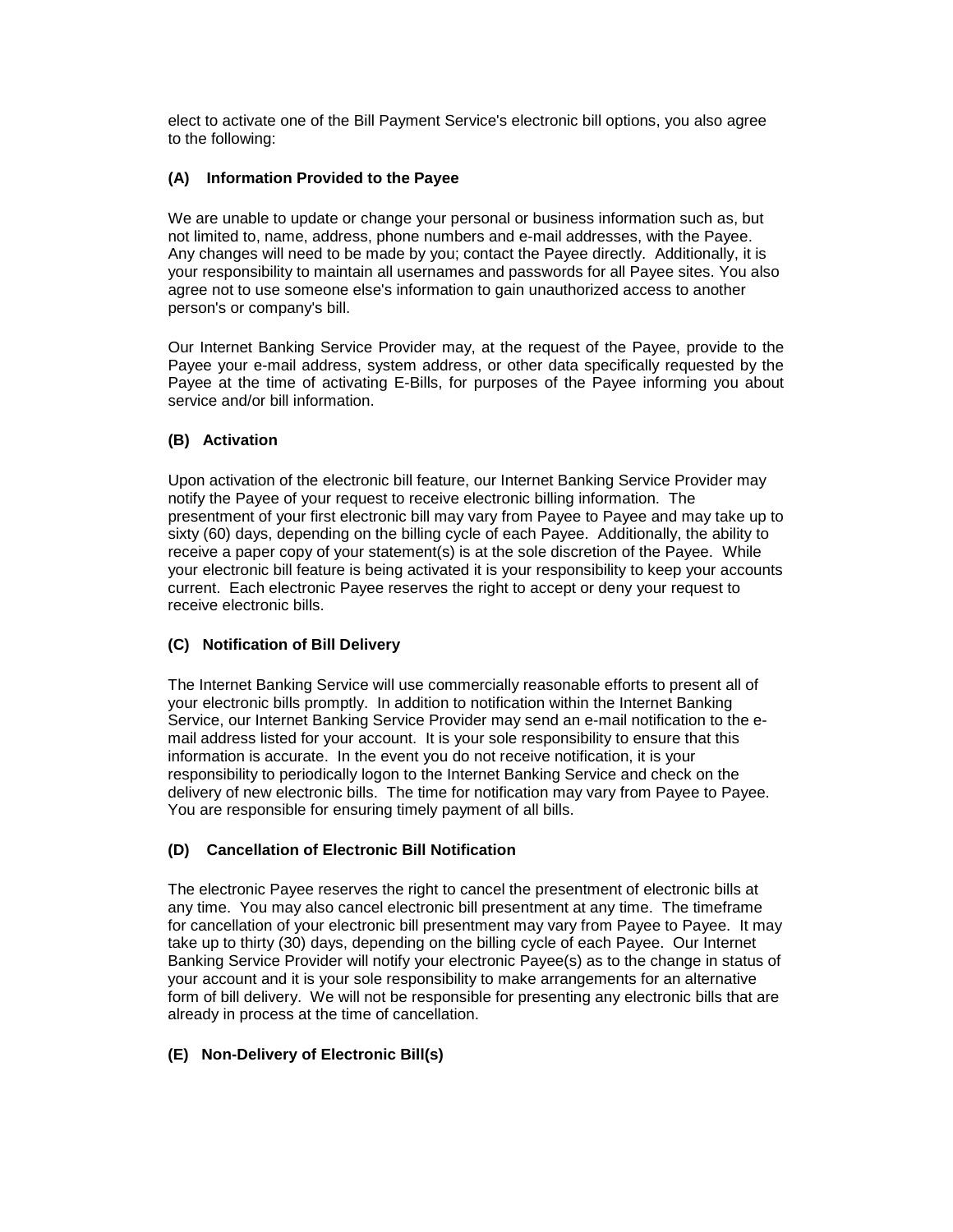You agree to hold harmless, FirstBank Virgin Islands and its Internet Banking Service Providers should the Payee fail to deliver your statement(s). You are responsible for ensuring timely payment of all bills. Copies of previously delivered bills must be requested from the Payee directly.

# **(F) Accuracy and Dispute of Electronic Bill**

Neither FirstBank Virgin Islands nor its Internet Banking Service Providers are responsible for the accuracy of your electronic bill(s). FirstBank Virgin Islands and its Internet Banking Service Providers are only responsible for presenting the information received from the Payee. Any discrepancies or disputes regarding the accuracy of your electronic bill summary or detail must be addressed with the Payee directly.

This Agreement does not alter your liability or obligations that currently exist between you and your Payees.

# <span id="page-16-0"></span>**18. Privacy**

We understand how important privacy is to our clients. We have taken steps to protect the privacy and security of your personal information as well as your financial transactions with us. You should read our [privacy notice](http://www.firstbankvi.com/files/FirstBank_Privacy_Policy.pdf) before completing the enrollment process for the Internet Banking Service.

# **(A) Disclosure of Account Information to Third Parties**

It is our general policy to treat your account information as confidential. However, we will disclose information to third parties about your account or the transactions you make ONLY in the following situations:

- Where it is necessary for completing transactions;
- Where it is necessary for activating additional Internet Banking Services;
- In order to verify the existence and condition of your account to a third party, such as a credit bureau or Payee;
- To consulting firms, in an aggregate non-personally identifiable format, for research and product improvement purposes only
- In order to comply with a governmental agency or court orders; or
- If you give us your written permission.

Please refer to our [privacy notice](http://www.firstbankvi.com/files/FirstBank_Privacy_Policy.pdf) for additional detail on disclosure of account information.

# <span id="page-16-1"></span>**19. Internet Security**

The Internet Banking Service utilizes a comprehensive security strategy to protect your accounts and transactions conducted over the Internet. Prior to activating your access to the Internet Banking Service, our Internet Banking Department will verify your identity and authorization against information associated with the Eligible Account (s) that you request to be linked to the Internet Banking Service.

Access IDs and Passcodes *-* One of the main security features protecting the Internet Banking Service is the unique combination of your Access ID and Passcode. During the enrollment process, you will be asked to select a unique Access ID and Passcode. For security purposes, do not use your account number or social security number as your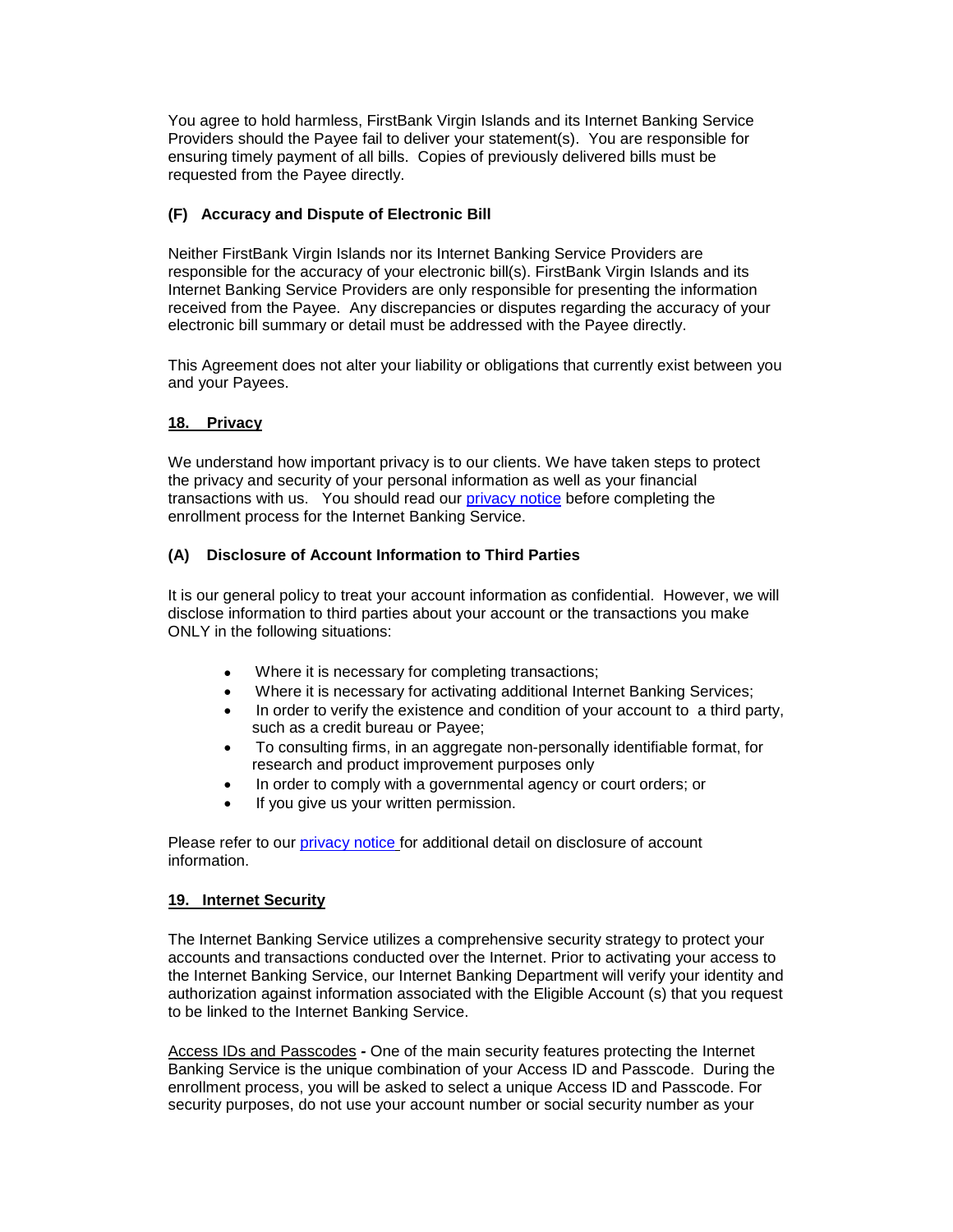Access ID. Encryption and access controls are used to protect your Passcode within our database. If you need to reset your Passcode, you may use our online automated Passcode reset feature or you may contact this Institution for assistance.

Because your Passcode is used to access your accounts, you should treat it as you would any other sensitive personal data.

- You should carefully select a Passcode that is difficult to guess.
- You should **not** use words based on your name, address or other personal information.
- Special characters may be used to increase security.
- Do **NOT** use dictionary words.
- Keep your Passcode safe.
- Memorize your Passcode and do **NOT** write it down.
- You should also change your Passcode occasionally, such as every 90 days.
- Passcodes should not be shared with anyone, even Authorized Users.
- The 'Help' link within the Internet Banking Service will offer tips on choosing a secure Passcode that you can remember.

When you enroll for the Internet Banking Service you agree to change your Passcode immediately if you suspect that your Passcode has been compromised. This can be done at any time from the User Services menu after you log on to the Internet Banking Service.

#### **NEITHER THIS INSTITUTION NOR ITS SERVICE PROVIDERS WILL CONTACT YOU BY TELEPHONE, EMAIL OR TEXT MESSAGING REQUESTING PERSONAL INFORMATION, SUCH AS YOUR ACCESS ID, PASSCODE, CREDIT CARD NUMBER, ATM CARD NUMBER OR ATM PIN. IF YOU ARE CONTACTED BY ANYONE REQUESTING THIS TYPE OF INFORMATION, DO NOT PROVIDE ANY INFORMATION AND CONTACT OUR INTERNET BANKING DEPARTMENT IMMEDIATELY.**

Encryption - The Internet Banking Service uses the Secure Socket Layer (SSL) encryption technology for everything you do while using Internet banking. Your browser automatically activates this technology when it attempts to connect to our Internet Banking Service. The Internet Banking Service requires a browser that supports 128-bit encryption and we will warn you if your browser does not meet this requirement.

Whenever SSL is securing your communications, the browser will typically indicate this *secure session* by changing the appearance of a small icon of a padlock at the bottom of the screen from 'open' to 'locked'. What this means to you is that your communications are scrambled from your browser to our servers at all times so no unauthorized party can read the information as it is carried over the Internet.

Certificate Authority - The servers hosting the Internet Banking Service have been certified by a Certificate Authority to assure you that you are actually talking to the Internet Banking Service instead of someone pretending to be us. By clicking on the lock within the Internet Banking Service, you can view the certificate to ensure it's valid.

Cookies *-* During your use of the Internet Banking Service, our Internet banking Service Provider will pass an encrypted *session cookie* to your computer that enables us to process multiple transactions during the session without having to provide an Access ID and Passcode for each individual transaction. You must accept this cookie to use the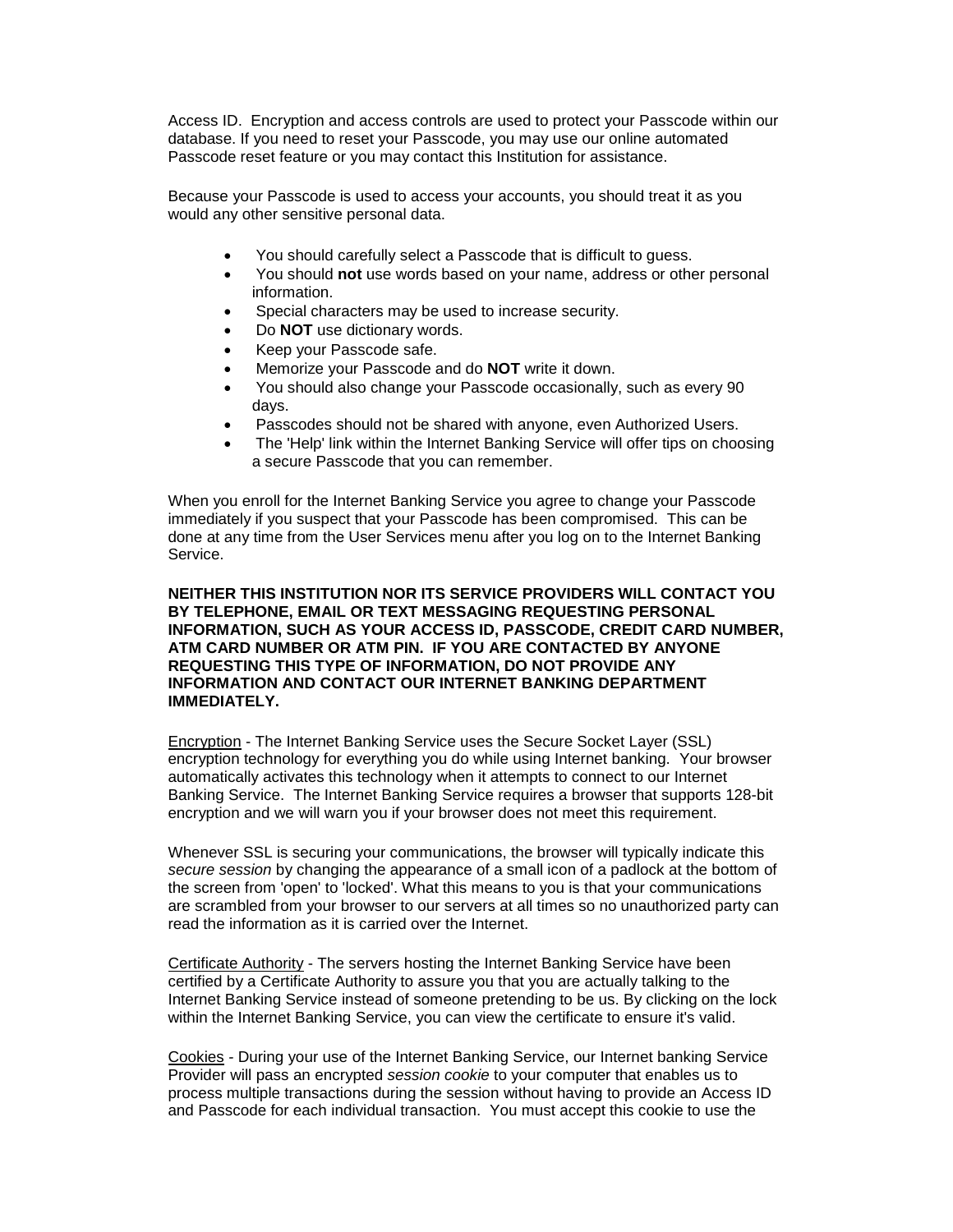Internet Banking Service. The *session cookie* is stored on your computer's hard-drive, identifying your computer while you are logged on. The *session cookie* does not contain any personal information. When you log off, close your browser, or turn off your machine, the *session cookie* will be destroyed. A new cookie is used for each session; thus, no one can use the prior cookie to access your account. Our Service Provider also uses persistent or permanent cookies to identify this Institution and your computer as part of our enhanced security. The permanent cookies will remain on your computer's hard drive until you clear cookies with your browser. If you do not accept these cookies, you may not be able to use all the features of the Internet Banking Service.

Multi-Level Authentication - We use multi-level authentication (or enhanced security) to help prevent unauthorized access to your accounts. As part of our enhanced security solution we may ask you to select challenge questions which may be used to help verify your identity in the event unusual login or transaction activity is detected. We may also send you a One Time PIN (OTP) which can be used to help authenticate your login or transaction requests.

### <span id="page-18-0"></span>**20. Your Security Obligations**

YOU ARE SOLELY RESPONSIBLE FOR THE MAINTENANCE, INSTALLATIONS, AND OPERATION OF YOUR COMPUTER INCLUDING THE USE OF UPDATED ANTI-VIRUS PROTECTION.

NEITHER FIRSTBANK VIRGIN ISLANDS NOR ITS INTERNET BANKING SERVICE PROVIDERS SHALL BE RESPONSIBLE FOR ANY DELAYS, ERRORS, DELETIONS, FAILURES, OR DISCLOSURE OF PERSONAL OR BUSINESS ACCOUNT INFORMATION THAT MAY OCCUR AS A RESULT OF ANY VIRUS, TROJAN, SHARED PASSWORD, OR MALFUNCTION OF YOUR COMPUTER OR SOFTWARE OR YOUR FAILURE TO ADEQUATELY MAINTAIN AND SECURE YOUR COMPUTER AND SOFTWARE.

- All Authorized Users should sign-off after every session. While online sessions will automatically end after a period of inactivity, logging off can help protect you in case you accidentally leave your computer unattended.
- Refrain from using public computers (e.g. computers in a library, Internet cafe or hotel business center) to access your online banking accounts. The security of public or shared computers cannot be assured.
- Always keep your computer's operating system and browser fully patched for critical security issues. We recommend use of the most current, fully patched, versions of Internet browsers for accessing the Internet Banking Service.
- Always keep your anti-virus and anti-spyware software current and routinely scan your computer, servers, and electronic media using reliable virus detection and anti-spyware products. Undetected or un-repaired viruses or malicious software (malware) may affect the affect the performance of your computer, corrupt and destroy your programs, files, and even your hardware. Furthermore, undetected or un-repaired viruses or malware may affect the security of online accounts and the privacy of personal information stored on your computer. If your computer is compromised by some form of malware, virus, or Trojan, you could unintentionally transmit sensitive account information or personal data to another third party or transmit a virus to other computers.
- Always use a firewall product (hardware and/or software), especially if you have a broadband Internet connection such as DSL or cable modem.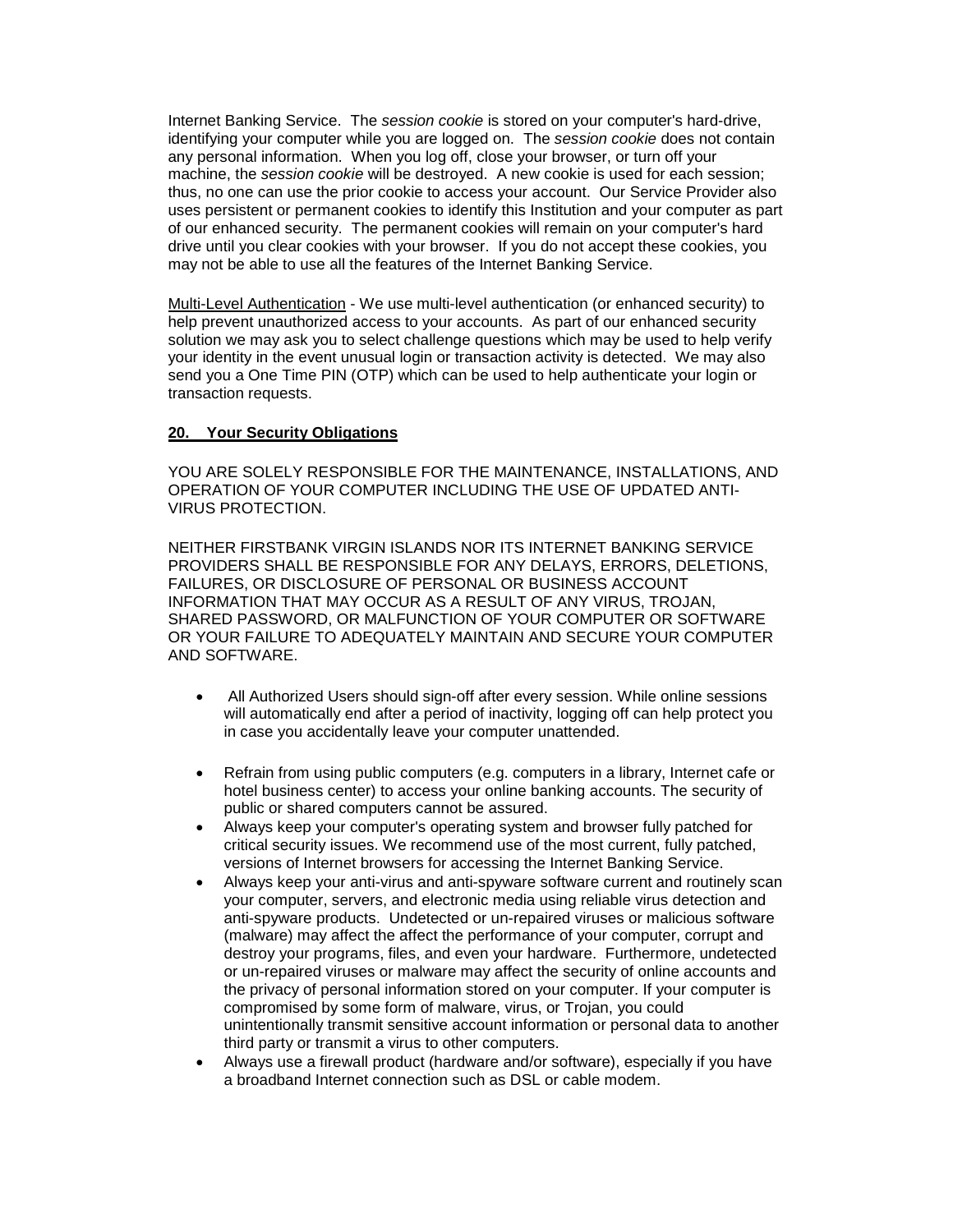- If you use a wireless Internet connection to access your online accounts, make sure that the wireless network is encrypted.
- Occasionally we may post important security notices on our website and/or send online banking user's security related notices or reminders. It is your responsibility to read all security notices.

# <span id="page-19-0"></span>**21. Protecting Your Passcode**

When you or your Authorized Users accept the terms and conditions of this Agreement, you agree not to give or make available your Passcode or other means to access your account to any unauthorized individual(s). You are responsible for all transactions authorized or requested though the Internet Banking Service using a valid AccessID and Passcode, including those situations when your AccesID and Passcode are obtained due to compromise to your computer. If you permit other persons to use the Internet Banking Service with your Passcode, or other means to access your account, you are responsible for any transactions they authorize.

If you believe that your Passcode or other means to access your account has been lost or stolen or that someone may attempt to use the Internet Banking Service without your consent or has transferred money without your permission, you must notify us at once by calling (340)-693-1799 during client service hours. You can also contact us by sending a secure message through the Internet Banking Service.

IF YOU OR YOUR AUTHORIZED USERS DISCLOSE YOUR PASSCODE TO ANYONE, AND/OR IF YOU ALLOW SOMEONE TO USE YOUR PASSCODE TO ACCESS YOUR ACCOUNTS, YOU ARE AUTHORIZING THEM TO ACT ON YOUR BEHALF AND YOU WILL BE RESPONSIBLE FOR ANY USE OF THE INTERNET BANKING SERVICE BY THEM (E.G., SUCH AS WHEN YOU PROVIDE THIS INFORMATION TO A JOINT ACCOUNT HOLDER, AN EMPLOYEE, AN AGGREGATION SERVICE PROVIDER, OR WHEN YOUR PERSONAL COMPUTER IS COMPROMISED BY A KEY STROKE LOGGING VIRUS OR ANY OTHER TYPE OF MALWARE).

You agree that we may send notices and other communications, including Passcode change confirmations, to the current address shown in our records, whether or not that address includes a designation for delivery to the attention of any particular individual.

# <span id="page-19-1"></span>**22. Documentation and Verification of Transactions**

Information regarding all Internet Banking transactions will be reflected on the account detail page within the Internet Banking Service and in your regular monthly account statement(s).

# <span id="page-19-2"></span>**23. Our Liability for Failure to Complete Transfers and Bill Payments**

It is our responsibility to process all bill payments, internal transfers and other electronic transactions properly initiated through the Internet Banking Service in accordance with this Agreement. However, we shall incur no liability and any bill payment service guarantee shall be void if we are unable to complete any transactions initiated by you because of the existence of any one or more of the following circumstances:

1. If, through no fault of ours, your Eligible Account(s) and/or Funding Account does not contain sufficient funds to complete the transaction or the transaction would exceed the credit limit of your overdraft account (if applicable);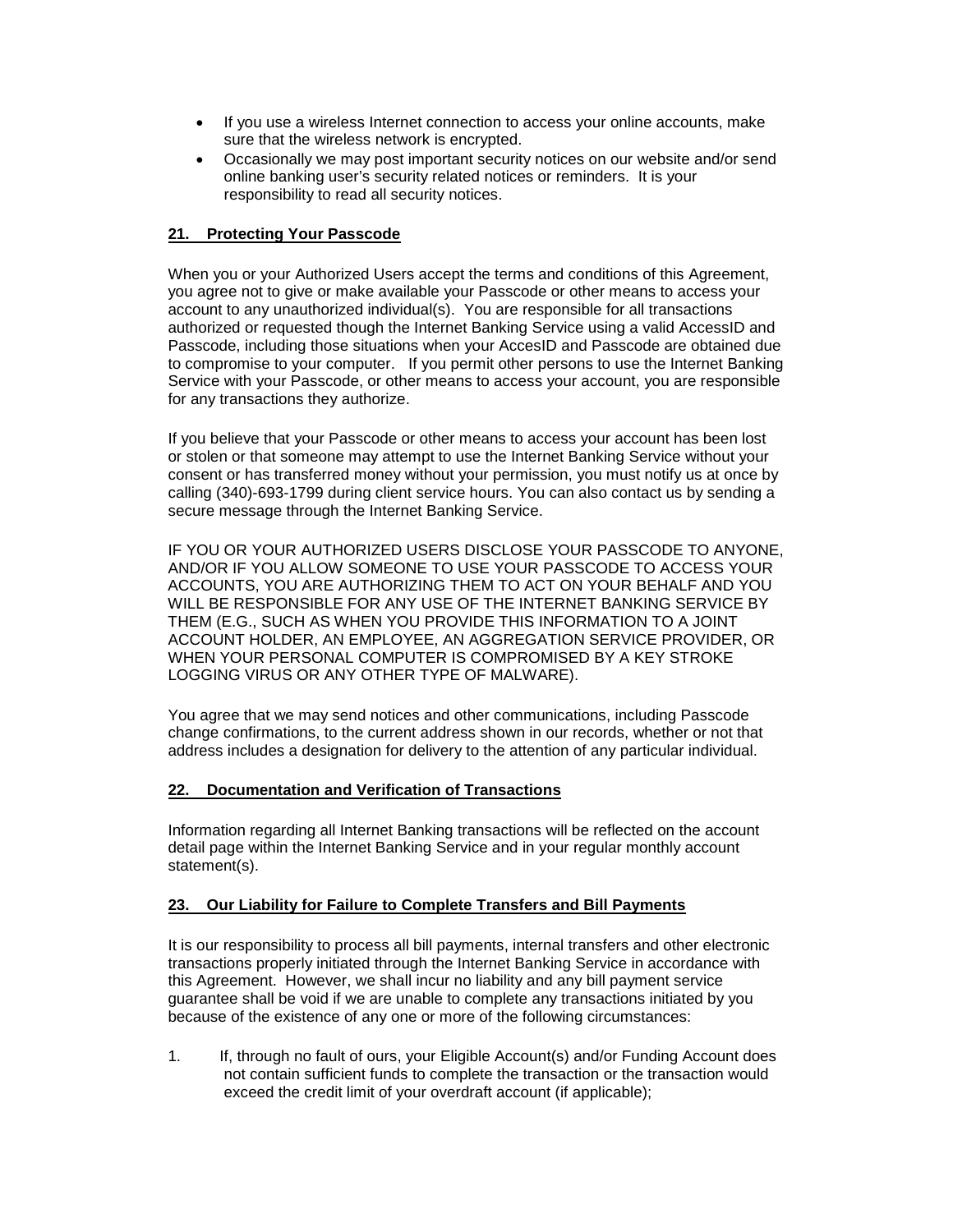- 2. The Internet Banking Service and/or the payment processing center is not working properly and you know or have been advised by this Institution and/or its Service Providers about the malfunction before you execute the transaction;
- 3. You have not provided us with the correct bill payment Funding Account information, or the correct name, address, phone number, or account information for the Payee;

4. Your Eligible Account(s), including either your bill payment Funding Account or Billing Account, is closed;

- 5. If your computer, software, telecommunication lines were not working properly and this problem should have been apparent to you when you attempted the transaction;
- 6. It can be shown that the Payee received a bill payment within the normal delivery timeframe and failed to process the bill payment through no fault of ours;
- 7. The payment or transaction request involves funds subject to hold, dispute, restriction, or legal process we believe prevents their withdrawal;
- 8. We have reason to believe that a bill payment or other transaction request may not be authorized by you or any third party whose authorization we believe is necessary; and/or
- 9. Circumstances beyond our control (such as, but not limited to, fire, flood, or interference from an outside force or third party) prevent the proper execution of the transaction and we have taken reasonable precautions to avoid those circumstances.

Provided none of the foregoing exceptions are applicable, if we cause an incorrect amount of funds to be removed from any of your Eligible Account(s) or if we cause funds from your accounts to be directed to a Payee, which does not comply with your payment instructions. FirstBank Virgin Islands and/or its Internet Banking Service Providers shall be responsible for returning the improperly transferred funds to your Eligible Account, and for directing to the proper Payee any previously misdirected transactions, and, if applicable, any late payment related charges.

# <span id="page-20-0"></span>**24. Provisions Applicable Only to Consumer and Sole Proprietors Deposit Accounts**

# **A. Errors and Questions**

In case of errors or questions about your electronic transactions, you should notify us as soon as possible through one of the following methods:

- Telephone us at (340)-693-1799, Monday Friday, 8 a.m. to 5p.m. Atlantic Standard Time. during client service hours;
- Contact us by using the secure messaging feature within the Internet Banking Service; or
- For Bill Payments, write to us at FirstBank Virgin Islands, PO Box 309600, St. Thomas, Virgin Islands, 00803-9600, ATTN: Client Support Services
- If you think your statement is incorrect or you need more information about an electronic transfer or bill payment transaction listed on the statement, we must hear from you no later than sixty (60) days after the FIRST statement was sent to you on which the problem or error appears. You must:
- 1. Tell us your name, relevant account number(s), and Access ID;
- 2. Describe the error or the transaction in question, and explain as clearly as possible why you believe it is an error or why you need more information; and,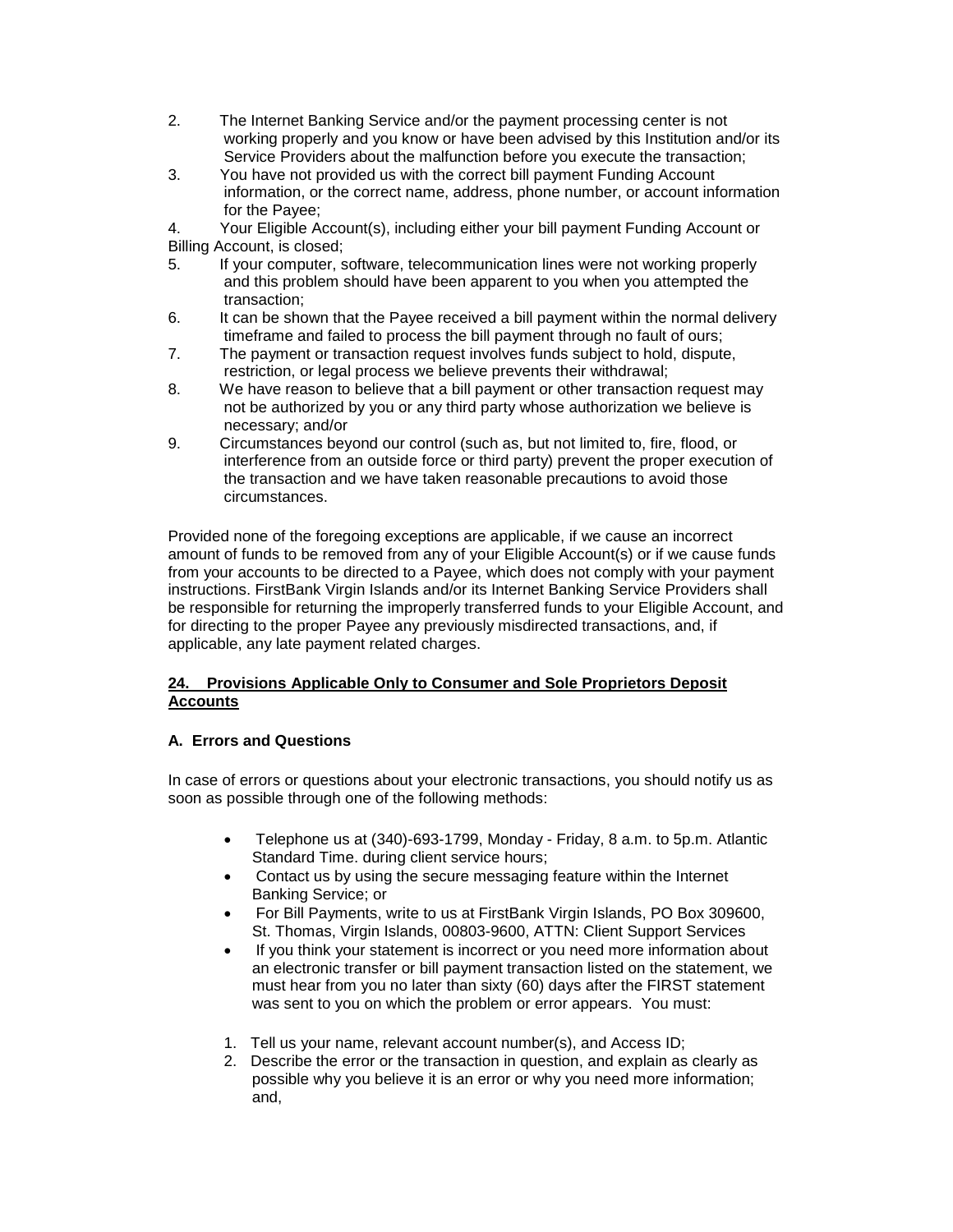3. Tell us the dollar amount of the suspected error.

If you tell us verbally, we may require that you send your complaint in writing within ten (10) Business Days after your verbal notification. We will tell you the results of our investigation within ten (10) Business Days after we hear from you, and will correct any error promptly. However, if we require more time to confirm the nature of your complaint or question, we reserve the right to take up to forty-five (45) days to complete our investigation. If we decide to do this, we will provisionally credit your account within ten (10) Business Days for the amount you think is in error. If we ask you to submit your complaint or question in writing and we do not receive it within ten (10) Business Days, we may not provisionally credit your account.

For errors regarding electronic transactions on new consumer accounts, we may take up to ninety (90) days to investigate your complaint or question. We may take up to twenty (20) Business Days to credit a new account for the amount you think is in error.

If it is determined there was no error, we will mail you a written explanation within three (3) Business Days after completion of our investigation. You may ask for copies of documents used in our investigation. We may revoke any provisional credit provided to you if we find an error did not occur.

### **B. Consumer Liability for Unauthorized Transfers**

Tell us **AT ONCE** if you believe your Access ID or Passcode has been lost, stolen or otherwise compromised. Telephoning is the best way of minimizing your possible losses. You could lose all the money in your account (plus your maximum overdraft line of credit if applicable).

If consumer customers tell us within two (2) Business Days after you discover your password or other means to access your account has been lost or stolen, your liability is no more than \$50.00 should someone access your account without your permission. If you do not tell us within two (2) Business Days after you learn of such loss or theft, and we can prove that we could have prevented the unauthorized use of your password or other means to access your account if you had told us, you could be liable for as much as \$500.00.

If your monthly account statement contains transfers that you did not authorize, you must tell us at once. If you do not tell us within sixty (60) days after the statement was sent to you, you may lose any amount transferred without your authorization after the sixty (60) days if we can prove that we could have stopped someone from taking the money had you told us in time. If a good reason (such as a long trip or a hospital stay) prevented you from telling us, we may extend the period.

# <span id="page-21-0"></span>**25. Additional Provisions Applicable Only To Business Clients**

#### **A. Protecting Your Account**

The Internet Banking Service will allow Business Customers to establish individual Access IDs, Passcodes, privileges for each Authorized User. Transaction history is maintained for each Access ID. Additional fees may be assessed for each Access ID or Sub-User.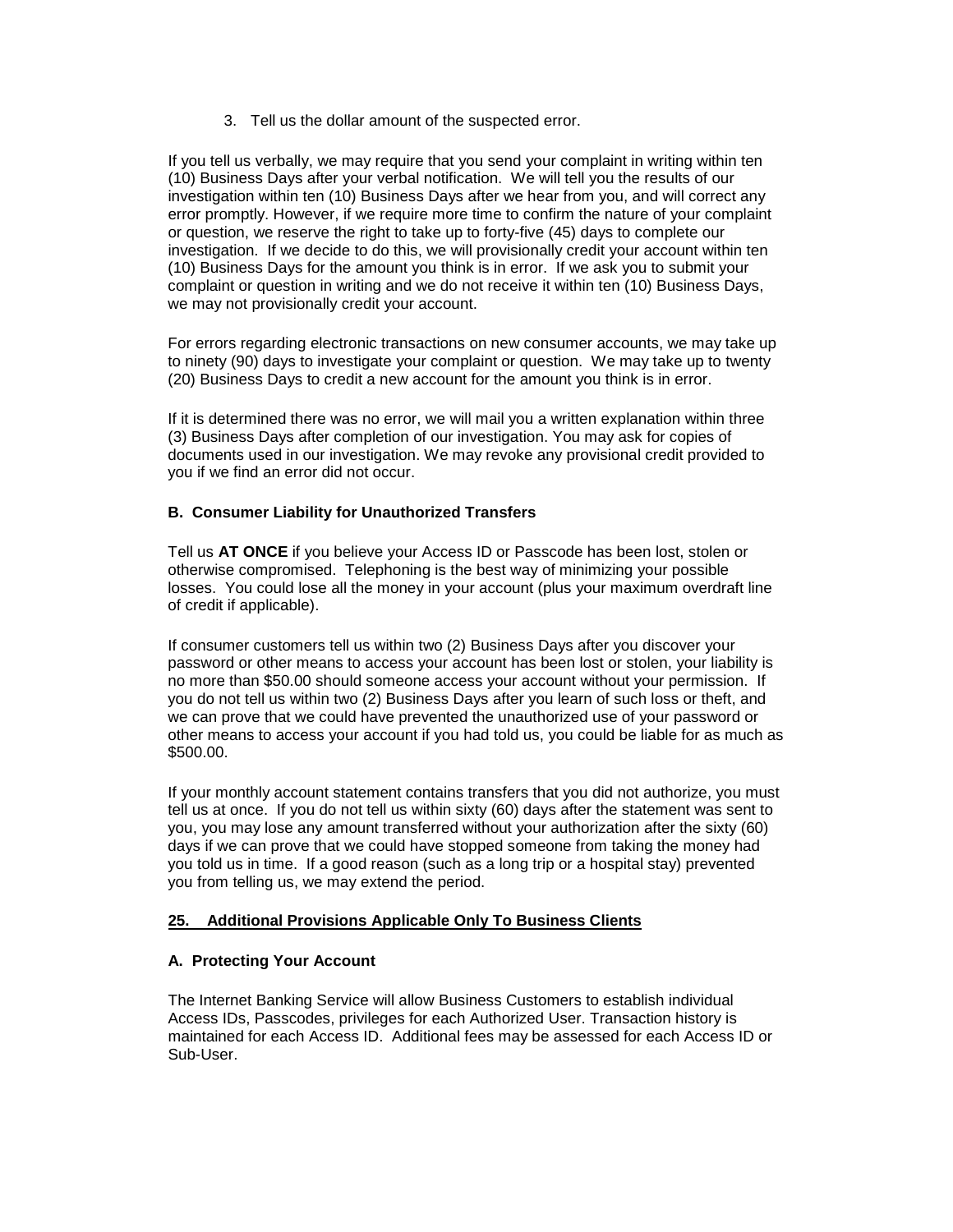BUSINESS CUSTOMER(S) WILL BE SOLELY RESPONSIBLE FOR DESIGNATING ITS AUTHORIZED USERS AND ASSIGNING PRIVILEGES WITHIN THE INTERNET BANKING SERVICE.

### **B. Sub-User Administration**

Sub-User Administration is an optional service for Business Customers that may be activated at any time after your initial enrollment. Business Customer shall be solely responsible for designating both the Focus Customer and Sub-Users users with Administrative Rights.

A Sub-User with administrative rights may further authorize other individual Sub-Users who may be granted full or limited online access to business accounts. Dual control can be established to help regulate the actions of multiple Sub-Users.

For security and auditing purposes, each Sub-User should be assigned separate Access IDs and Passcodes.

A Sub-User administrator inherits the privileges assigned to the Focus customer. Notwithstanding the foregoing, please note that a Sub-User with Administrative Rights has the ability to remove, change or otherwise alter the restrictions or limits placed upon their rights by the Focus Customer.

The Focus Customer or Sub-User Administrator will need to provide the Access ID and temporary Passcode to each new Sub-User. The temporary Passcode will be used to gain access to the Internet Banking Service initially. After the Sub-User's initial log on, they will be prompted to set up their own unique Passcode, known only to them, for future use of the Internet Banking Service.

Business Customer understands that there may be a charge for multiple Sub-Users. You agree to pay all such charges and authorize us to deduct such charges from your business account and any additional charges that may be incurred by you. Any fees associated with your standard business deposit account(s), as described in our fee schedule will continue to apply.

#### **C. Business Customer Liability**

BUSINESS CUSTOMER REPRESENTS AND WARRANTS THAT ITS AUTHORIZED USERS AND SUB-USERS HAVE THE APPROPRIATE AUTHORITY TO VIEW TRANSACTIONS THROUGH THE INTERNET BANKING SERVICE. BUSINESS CUSTOMER ALSO REPRESENTS AND WARRANTS THAT IT MAINTAINS OR REQUIRES CURRENT AND UPDATED ANTI-VIRUS SOFTWARE ON ALL COMPUTERS USED TO ACCESS THE INTERNET BANKING SERVICE BY IT OR ON ITS BEHALF.

BUSINESS CUSTOMER AUTHORIZES THIS INSTITUTION AND ITS SERVICE PROVIDERS TO ACT UPON, AND AGREES TO BE BOUND BY, ANY TRANSACTION, WHETHER OR NOT AUTHORIZED, THAT IS INITIATED WITH AN ACCESS ID AND PASSCODE OF ANY AUTHORIZED USER(S).

FURTHERMORE, ANY INSTRUCTIONS, DIRECTIONS, OR OTHER INFORMATION PROVIDED BY THE BUSINESS CUSTOMER, OR ANY OF ITS AUTHORIZED USERS, WILL BE DEEMED TO HAVE BEEN AUTHORIZED BY THE BUSINESS CUSTOMER.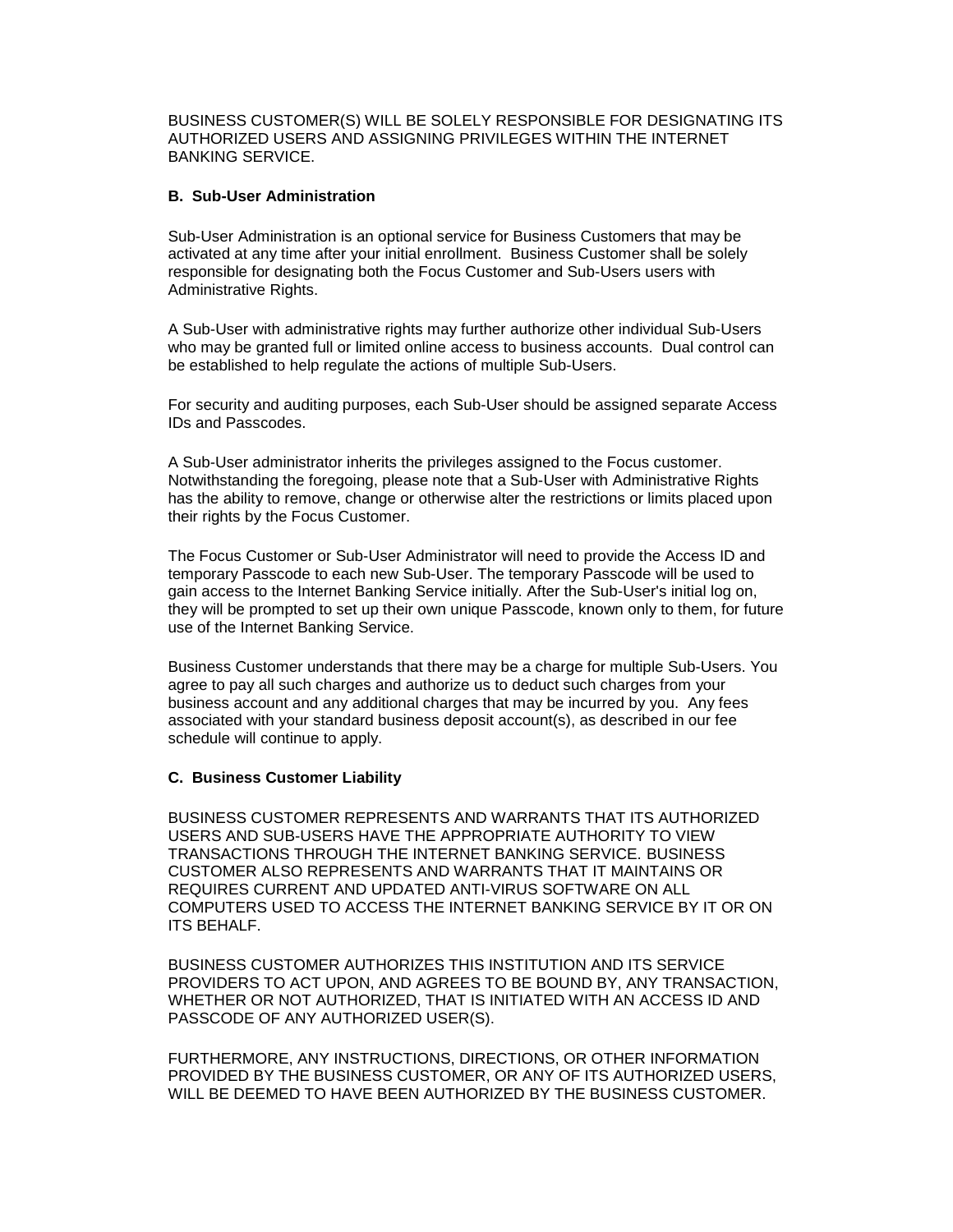THIS FINANCIAL INSTITUTION AND ITS SERVICE PROVIDERS WILL NOT BE RESPONSIBLE FOR VERIFYING THE IDENTITY OR AUTHENTICITY OF ANY PERSON CLAIMING TO BE AN AUTHORIZED USER OF THE BUSINESS CUSTOMER.

BUSINESS CUSTOMER ASSUMES ANY AND ALL LIABILITY ARISING FROM THE USE OR MISUSE OF THE INTERNET BANKING SERVICE OR COMPANY ACCOUNTS BY ITS AUTHORIZED USERS OR AS A RESULT OF A COMPROMISED COMPUTER DUE TO A BREACH OF ANY OF THE FOREGOING WARRANTIES. BUSINESS CUSTOMER AGREES TO INDEMNIFY AND HOLD HARMLESS THIS FINANCIAL INSTITUTION AND ITS SERVICE PROVIDERS FOR ANY LIABILITY AND DAMAGES RESULTING FROM OR ACTING UPON ANY TRANSACTION, DIRECTION, INSTRUCTION, OR INFORMATION THAT IS INITIATED WITH AN ACCESS ID AND PASSCODE OF BUSINESS CUSTOMER'S AUTHORIZED USER(S) REGARDLESS OF WHETHER SUCH TRANSACTION, DIRECTION OR INSTRUCTION IS MADE BY AN AUTHORIZED USER.

BUSINESS CUSTOMER AGREES THAT WE MAY SEND NOTICES AND OTHER COMMUNICATIONS, INCLUDING EMAILS, TO THE CURRENT ADDRESS SHOWN IN OUR RECORDS, WHETHER OR NOT THAT ADDRESS INCLUDES A DESIGNATION FOR DELIVERY TO THE ATTENTION OF ANY PARTICULAR INDIVIDUAL. YOU FURTHER AGREE THAT FINANCIAL INSTITUTION NAME AND/OR ITS SERVICE PROVIDERS WILL NOT BE RESPONSIBLE OR LIABLE TO YOU IN ANY WAY IF INFORMATION IS INTERCEPTED BY AN UNAUTHORIZED PERSON, EITHER IN TRANSIT OR AT YOUR PLACE OF BUSINESS. IN ADDITION, YOU AGREE TO:

- REQUIRE ALL AUTHORIZED USERS TO KEEP PASSCODES SECURE AND STRICTLY CONFIDENTIAL;
- IMMEDIATELY NOTIFY US AND SELECT A NEW PASSCODE IF YOU OR YOUR AUTHORIZED USERS BELIEVE YOUR PASSCODES MAY HAVE BECOME KNOWN TO AN UNAUTHORIZED PERSON.

WE MAY DISABLE PASSCODES OF AUTHORIZED USERS EVEN WITHOUT RECEIVING SUCH NOTICE FROM YOU, IF WE SUSPECT PASSCODES ARE BEING USED IN AN UNAUTHORIZED OR FRAUDULENT MANNER.

BUSINESS CUSTOMERS SHALL BE SOLELY RESPONSIBLE FOR THE DEVELOPMENT AND IMPLEMENTATION OF ALL COMMERCIALLY REASONABLE SECURITY PROCEDURES TO PROTECT THEIR COMPUTER SYSTEMS USED TO ACCESS THE INTERNET BANKING SERVICE. FIRSTBANK VIRGIN ISLANDS AND ITS SERVICE PROVIDERS SHALL HAVE NO OBLIGATION, LIABILITY OR CONTROL, EITHER DIRECTLY OR INDIRECTLY CONCERNING THE BUSINESS CUSTOMERS SELECTION OF SECURITY SYSTEMS OR DEVICES USED TO PROTECT ITS COMPUTER SYSTEM(S). FURTHERMORE, NEITHER THIS INSTITUTION NOR ITS SERVICE PROVIDERS SHALL HAVE CONTROL OVER BUSINESS CUSTOMERS DEVELOPMENT OR IMPLEMENTATION OF SAID SECURITY PROCEDURES OR THE FAILURE OF BUSINESS CUSTOMER TO MAINTAIN SAID PROCEDURES.

BUSINESS CUSTOMERS SHALL BE SOLELY RESPONSIBLE FOR ANY AND ALL LOSSES AND DAMAGES ARISING FROM ANY AUTHORIZED OR UNAUTHORIZED ACCESS TO THE INTERNET BANKING SERVICE USING A VALID ACCESS ID AND PASSCODE.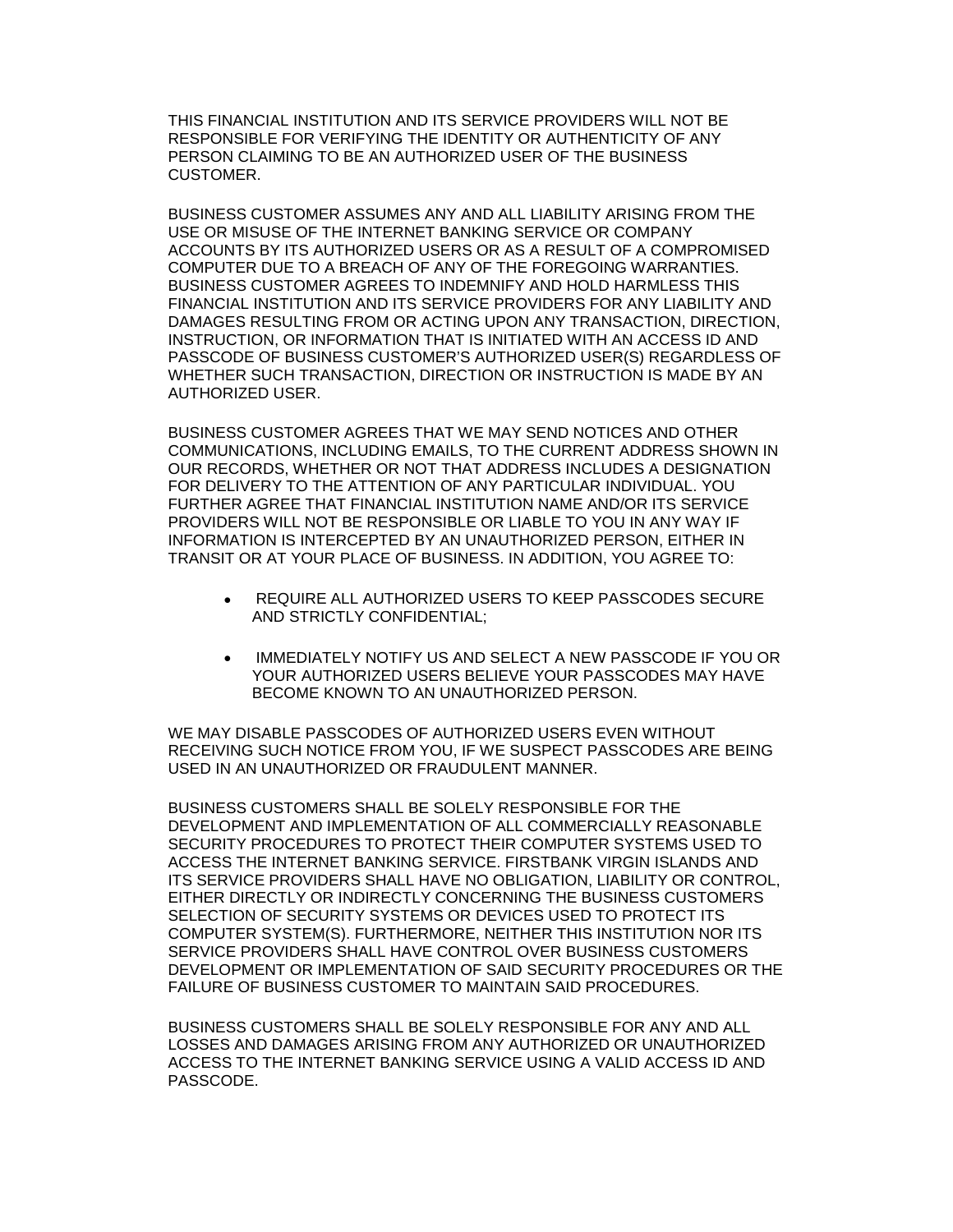### **D. Commercially Reasonable Security Procedures**

WHEN YOU ACCEPT THIS AGREEMENT AND USE THE SERVICE, YOU ACKNOWLEDGE AND AGREE THAT THE SERVICE INCLUDES SECURITY MEASURES WHICH ARE COMMERCIALLY REASONABLE.

YOU AGREE TO BE BOUND BY OUR SECURITY PROCEDURES AND INSTRUCTIONS, WHICH MAY BE PERIODICALLY UPDATED. YOU AGREE TO REVIEW AND IMPLEMENT ALL SECURITY PROCEDURES AVAILABLE IN CONNECTION WITH THE INTERNET BANKING SERVICE, INCLUDING PROCEDURES TO PROTECT THE CONFIDENTIALITY OF YOUR ACCESS ID AND PASSCODE AND THE SAME FOR YOUR AUTHORIZED USERS. YOU AGREE TO NOTIFY FIRSTBANK VIRGIN ISLANDS IN THE EVENT THAT YOUR USE OF THE INTERNET BANKING SERVICE WOULD NECESSITATE OR BE BETTER SERVED BY A LEVEL OF SECURITY THAT EXCEEDS THAT OFFERED BY THE INTERNET BANKING SERVICE. IF YOU FAIL TO NOTIFY FIRSTBANK VIRGIN ISLANDS, YOU ACKNOWLEDGE AND AGREE THAT THE SECURITY ASPECTS OF THE INTERNET BANKING SERVICE ARE APPROPRIATE FOR YOUR NEEDS AND WILL PROVIDE YOU WITH A COMMERCIALLY REASONABLE DEGREE OF SECURITY AGAINST UNAUTHORIZED USE.

### **E. Errors and Questions**

In case of errors or questions about your transactions, you should as soon as possible notify us through one of the following methods:

- 1. Telephone us at (340)-693-1799, Monday Friday, 8 a.m. to 5p.m. Atlantic Standard Time during client service hours;
- 2. Contact us by using the secure messaging feature within the Internet Banking Service; or
- 3. For Bill Payments, write to us at FirstBank Virgin Islands, PO Box 309600, St. Thomas, Virgin Islands 00803-9600, ATTN: Client Support Service

#### **F. Your Liability for Unauthorized Transfers**

You must notify us of errors, discrepancies, or possible unauthorized transactions as soon as possible upon learning of the discrepancy. If you fail to notify us within sixty (60) days [Please Note: time-frame may be shorter. This is established by the UCC and applicable State law after you have received notice of an unauthorized or erroneous transaction, FirstBank Virgin Islands will not owe you any interest on the amount in question, even if we are otherwise liable to you in connection with the transaction.

FirstBank Virgin Islands and its Service Providers shall have no liability to you for any unauthorized transactions made using your Passcode that occurs before you have notified us of any possible unauthorized use and we have had a reasonable opportunity to act upon that notice.

If you fail to notify us of any discrepancy within one (1) year, you shall be precluded from asserting any such discrepancy against us.

#### **G. Limitation of Institution Liability**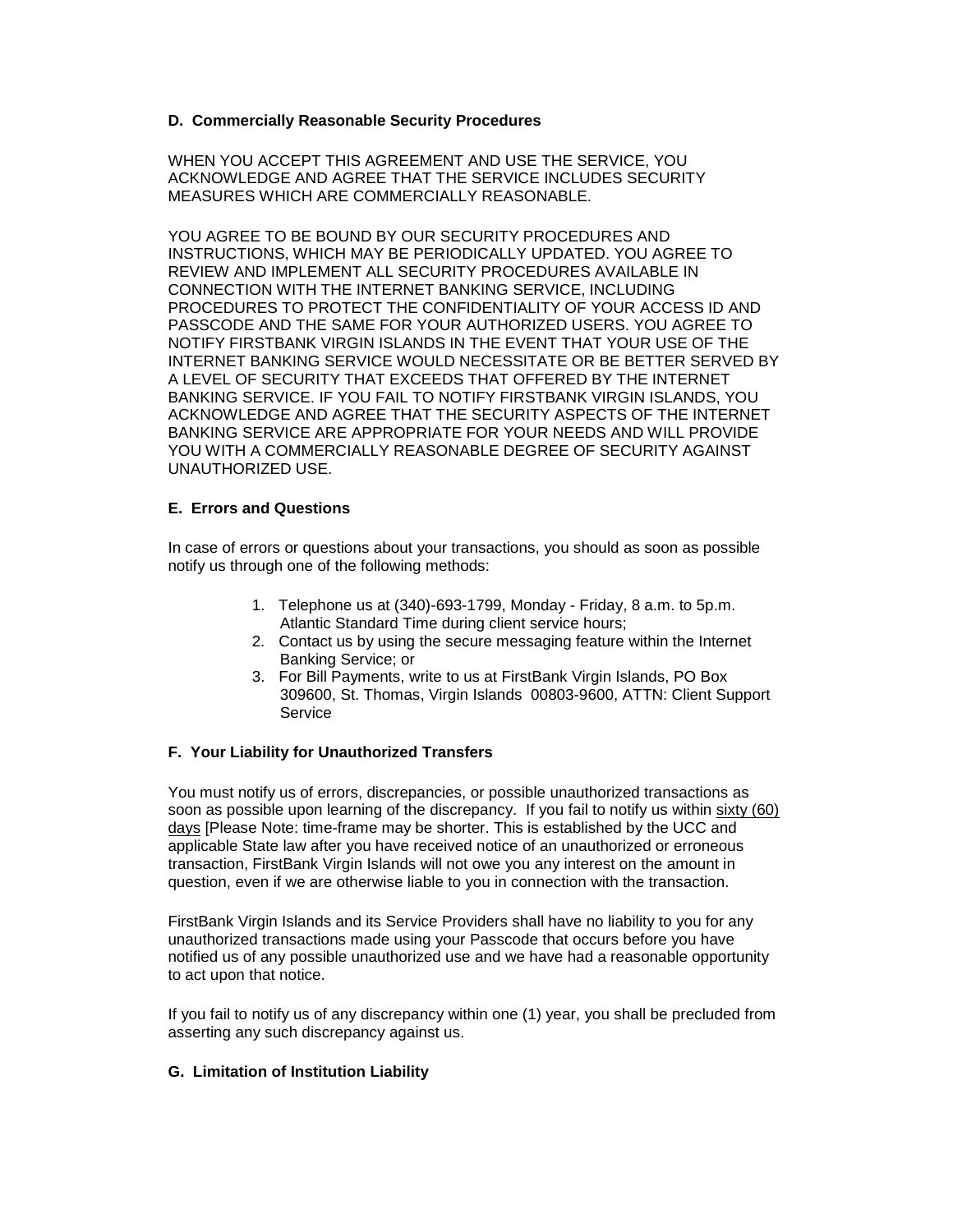FIRSTBANK VIRGIN ISLANDS AND ITS SERVICE PROVIDERS WILL BE DEEMED TO HAVE EXERCISED ALL DUE CARE AND TO HAVE ACTED REASONABLY IF WE ACT IN ACCORDANCE WITH THE TERMS OF THIS AGREEMENT AND WILL BE LIABLE FOR LOSS SUSTAINED BY YOU ONLY TO THE EXTENT SUCH LOSS IS CAUSED BY OUR WILLFUL MISCONDUCT. FIRSTBANK VIRGIN ISLANDS AND ITS SERVICE PROVIDERS WILL HAVE NO LIABILITY FOR ANY LOSS OR DAMAGE:

- RELATED TO THE DISHONESTY OF THE BUSINESS CUSTOMER'S EMPLOYEES, OFFICERS, AGENTS, AUTHORIZED USERS;
- RESULTING FROM ANY DELAY IN THE PERFORMANCE OF THIS AGREEMENT, WHICH IS CAUSED BY AN ACT OF GOD, FIRE OR OTHER CASUALTY, ELECTRICAL OR COMPUTER FAILURE, DELAYS OR FAILURE TO ACT BY ANY CARRIER, MEDIUM OR AGENT OPERATING BETWEEN FIRSTBANK VIRGIN ISLANDS AND THIRD PARTIES, OR ANY OTHER CONDITION OUTSIDE OF OUR CONTROL.

IF WE BECOME LIABLE TO YOU FOR INTEREST COMPENSATION UNDER THIS AGREEMENT OR APPLICABLE LAW, SUCH INTEREST SHALL BE CALCULATED BASED ON THE AVERAGE FEDERAL FUNDS RATE AT THE FEDERAL RESERVE BANK IN THE DISTRICT NEAREST TO FIRSTBANK VIRGIN ISLANDS FOR EACH DAY INTEREST IS DUE, COMPUTED ON THE BASIS OF A THREE HUNDRED SIXTY (360) DAY YEAR.

NO THIRD PARTY WILL HAVE RIGHTS OR CLAIMS AGAINST FIRSTBANK VIRGIN ISLANDS AND ITS INTERNT BANKING SERVICE PROVIDERS UNDER THIS AGREEMENT. THE TERMS OF THIS SECTION WILL SURVIVE TERMINATION OF THIS AGREEMENT.

# **H. Indemnification**

Business Customer(s) and its Authorized Users will defend, indemnify and hold harmless FirstBank Virgin Islands and its Internet Banking Service Providers against and in respect to any and all loss, liability, expense and damage, including consequential, special and punitive damages, directly or indirectly resulting from: (i) the processing of any request received by FirstBank Virgin Islands through the Internet Banking Service, (ii) any breach of the provisions of this Agreement (iii) any request for stop payment; (iv) any dispute between you and any third party in connection with the use of the Internet Banking Service; and (v) any and all actions, suits, proceeding, claims, demands, judgments, costs and expenses (including attorney's fees) incident to the foregoing. The terms of this section will survive termination of this Agreement.

#### <span id="page-25-0"></span>**26. Alterations and Amendments**

This Agreement, applicable fees and service charges may be altered or amended from time-to-time. In such event, we will provide notice to you. Any use of the Internet Banking Service after we provide you a notice of change will constitute your agreement to such change(s). Further, we may, from time to time, revise or update the applications, services, and/or related material, which may render all such prior versions obsolete. Consequently, we reserve the right to terminate this Agreement as to all such prior versions of the applications, services, and/or related material and limit access to only the more recent revisions and updates.

# <span id="page-25-1"></span>**27. Service Termination, Cancellation, or Suspension**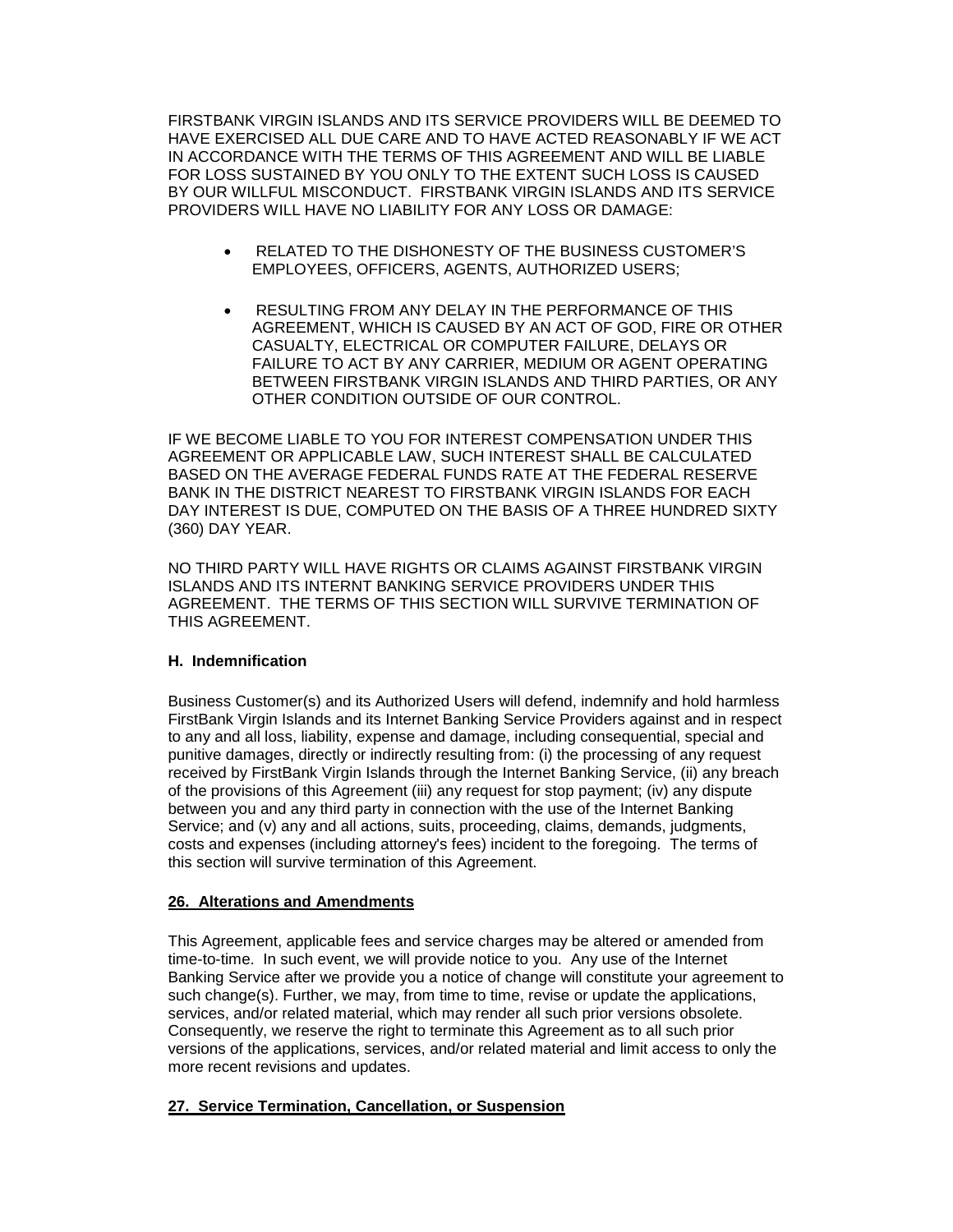In the event you wish to cancel the Internet Banking Service, please contact our Internet Banking Department or send us a secure email through the Internet Banking Service.

Any transactions that have already been approved and processing has begun prior to the requested cancellation date will be completed by the Service. Scheduled or pending bill payments and transfers, including automatic payments, will not be processed once the Internet Banking Service is cancelled. You will remain responsible for any fees associated with the I Service prior to the effective cancellation date.

We may terminate or suspend the Internet Banking Service to you at any time. Neither termination nor suspension shall affect your liability or obligations under this Agreement.

Access to our Service may be cancelled in whole or part without prior notice due to insufficient funds in one of your Eligible Account(s) or any other circumstances in our sole discretion.

If your account(s) is closed or restricted for any reason, or if there has not been any Internet Banking or bill payment activity for a period of three (3) consecutive months, accessibility will automatically terminate.

After termination or suspension of the Service, we may consider reinstatement once sufficient funds are available in your accounts to cover any fees and other pending transfers or debits. In order to request reinstatement of the Service, you must call our Internet Banking Department.

#### <span id="page-26-0"></span>**28. Exclusions of Warranties and Limitation of Damages**

THE INTERNET BANKING SERVICE AND RELATED DOCUMENTATION ARE PROVIDED "AS IS", AS AVAILABLE WITHOUT WARRANTY OF ANY KIND, EITHER EXPRESSED OR IMPLIED, INCLUDING, BUT NOT LIMITED TO, THE IMPLIED WARRANTIES OF MERCHANTABILITY AND FITNESS FOR A PARTICULAR PURPOSE.

NOTWITHSTANDING OUR EFFORTS TO ENSURE THAT THE INTERNET BANKING SERVICE IS SECURE, WE CANNOT AND DO NOT WARRANT THAT ALL DATA TRANSFERS VIA THE INTERNET BANKING SERVICE WILL BE FREE FROM MONITORING OR ACCESS BY OTHERS.

WE ARE NOT RESPONSIBLE FOR AND YOU AGREE TO HOLD US HARMLESS FROM ANY DAMAGES, LOSSES, COSTS, ERRORS, DELETIONS, OR FAILURES THAT OCCUR AS A RESULT OF OR IN CONNECTION WITH ANY MALFUNCTION OF YOUR COMPUTER OR SOFTWARE, OR YOUR FAILURE TO OBTAIN ADEQUATE ONLINE SECURITY HARDWARE AND SOFTWARE, NOR WILL WE BE RESPONSIBLE FOR ANY COMPUTER VIRUSES THAT AFFECTS YOUR COMPUTER OR SOFTWARE WHILE USING THE INTERNET BANKING SERVICE. IN ADDITION, WE WILL NOT BE RESPONSIBLE FOR ANY THIRD PARTY ACCESS OR ATTEMPTED ACCESS TO YOUR COMPUTER OR SOFTWARE WHILE USING THE INTERNET BANKING SERVICE OR OUR WEBSITE.

WE ARE NOT RESPONSIBLE AND YOU AGREE TO HOLD US HARMLESS FOR SECURITY BREACHES CAUSED BY OR ARISING FROM A BREACH OF YOUR COMPUTER SYSTEM, INTERNET PROVIDER OR YOUR MOBILE DEVICE CARRIER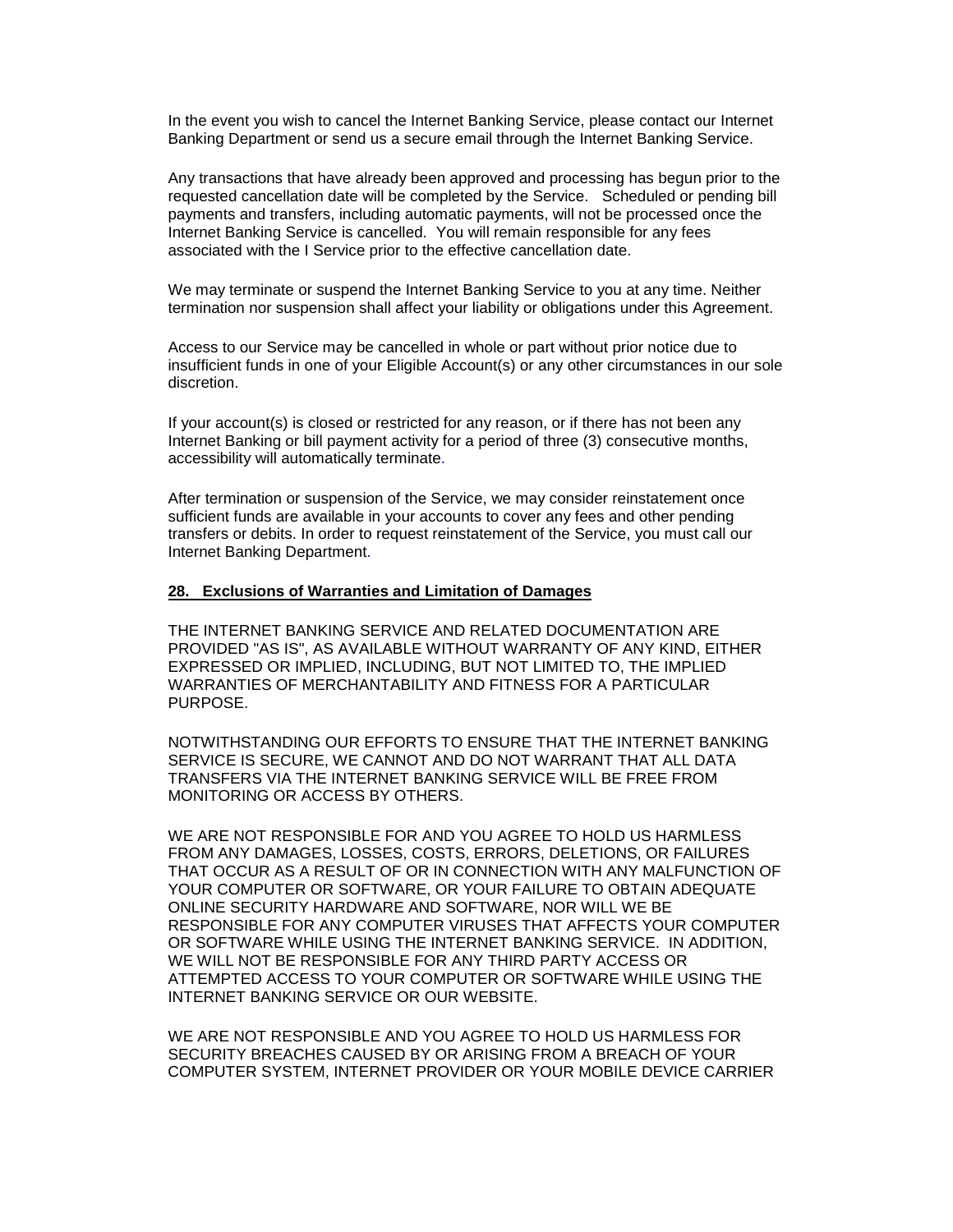THE FOREGOING SHALL CONSTITUTE FIRSTBANK VIRGIN ISLANDS AND ITS INTERNET BANKING SERVICE PROVIDER'S ENTIRE LIABILITY AND YOUR EXCLUSIVE REMEDY. IN NO EVENT SHALL FIRSTBANK VIRGIN ISLANDS OR ITS SERVICE PROVIDERS BE LIABLE FOR ANY DIRECT, INDIRECT, SPECIAL, INCIDENTAL, CONSEQUENTIAL, OR EXEMPLARY DAMAGES, INCLUDING LOST PROFITS OR ATTORNEYS FEES (EVEN IF ADVISED OF THE POSSIBILITY THEREOF) ARISING IN ANY WAY OUT OF THE INSTALLATION, USE, OR MAINTENANCE OF THE EQUIPMENT, SOFTWARE, AND/OR YOUR USE OF THE INTERNET BANKING SERVICE.

### <span id="page-27-0"></span>**29. No Unlawful or Prohibited Use**

As a condition of using the Internet Banking Service, you represent and warrant to us that you will not use the Internet Banking Service for any purpose that is unlawful or is not permitted, expressly or implicitly, by the terms of this Agreement or by any applicable law or regulation.

You further warrant and represent that you will not use the Internet Banking Service in any manner that could damage, disable, overburden, or impair the service or interfere with any other party's use and enjoyment of the service. You may not obtain or attempt to obtain any materials or information through any means not intentionally made available or provided through the Service. You agree that these warranties and representations will remain in full force and effect even if this Agreement terminates for any reason.

# <span id="page-27-1"></span>**30. Assignment**

You may not assign this Agreement to any other party. We may assign this Agreement in our sole discretion. We may also assign or delegate certain of our rights and responsibilities under this Agreement to independent contractors or other third parties.

# <span id="page-27-2"></span>**31. No Waiver**

FirstBank Virgin islands and its Internet Banking Service Providers shall not be deemed to have waived any of our rights or remedies hereunder unless such waiver is in writing and signed by us. No delay or omission in exercising any rights or remedies shall operate as a waiver of such rights or remedies or any other rights or remedies. A waiver on any one occasion shall not be construed as a bar or waiver of any rights or remedies on future occasions.

# <span id="page-27-3"></span>**32. Captions**

The captions of sections hereof are for convenience only and shall not control or affect the meaning or construction of any of the provisions of this Agreement.

# <span id="page-27-4"></span>**33. Disputes**

In the event of a dispute regarding the Internet Banking Service, you agree to resolve the dispute by looking to this Agreement. You agree that this Agreement is the complete and exclusive statement of the agreement between you and us, which supersedes any proposal or prior agreement, oral or written, and any other communications between you and us relating to the subject matter of this Agreement. If there is a conflict between what the employees of this financial institution and/or its Service Providers say and the terms of this Agreement, the terms of this Agreement will prevail.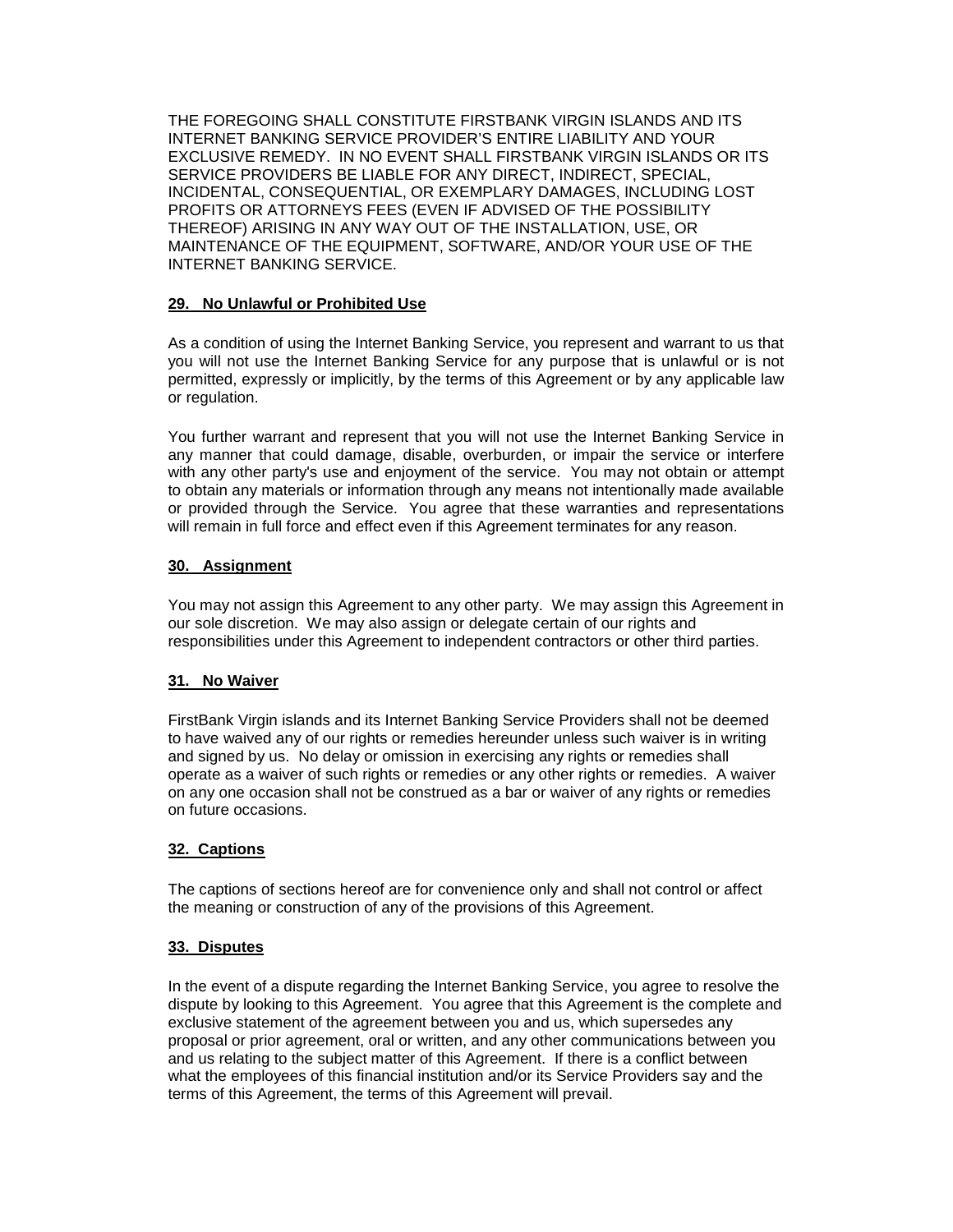### <span id="page-28-0"></span>**34. Waiver of Trial by Jury**

**The parties hereby knowingly, voluntarily and intentionally waive any right they may have to a trial by jury with respect to any litigation brought based upon this Agreement, or arising out of, under, or in connection with this Agreement and any agreement contemplated to be executed in conjunction herewith, or any course of conduct, course of dealing, statements or actions of the parties. This provision is a material inducement for the parties entering this Agreement.**

### <span id="page-28-1"></span>**35. Ownership of Material**

Copyright in the pages and in the screens displaying the pages, and in the information and material therein and in their arrangement, is owned by FirstBank Virgin Islands and/or is Internet Banking Service Providers unless otherwise indicated. All registered and unregistered trademarks used in the Internet Banking Service are the sole property of their respective owners. Unauthorized reproduction in whole or part is prohibited.

# <span id="page-28-2"></span>**36. Governing Law and Relation to Other Agreements**

Accounts and services provided by this Financial Institution may also be governed by separate agreements with you. This Agreement supplements any other agreement(s) and/or disclosures related to your Eligible Account(s) and provided to you separately.

This Agreement shall be governed by and construed in accordance with federal laws and the laws of the Territory of the United States Virgin Islands, without regard to its conflicts of laws provisions.

# **37. Mobile Banking and SMS/Text Message Banking Service**

This section establishes the terms and conditions that govern the use of FirstBank Virgin Islands' Mobile and SMS/Text Message Banking Services (SMS), (hereinafter the "Services"). By continuing and completing with the enrollment process, you (User of Services) agree to comply with the Terms and Conditions of all other agreements subscribed by you and all applicable disclosure documents issued by FirstBank, related to the accounts that you may access through the use of any of FirstBank's Online Banking Agreement and with this section regarding Mobile Banking and SMS Text Banking Service which are made part of this agreement. You hereby agree to maintain and use the Services included in this section conforming to the terms and conditions set forth in this Agreement as well as those that govern each one of your accounts.

#### **Eligible Enrollees**

You have agreed to accept the Mobile Banking and SMS/Text Message Banking Services in accordance with these Terms and Conditions. The Services are only available to Internet Banking customers. The terms and conditions of your Internet Banking and Bill Payment Agreement will continue to be applicable to those Services on Internet Banking and Bill Payment that you receive through the Services. By accepting and using the Services, you agree to comply with your Internet Banking Agreement as well as these Mobile Terms and Conditions.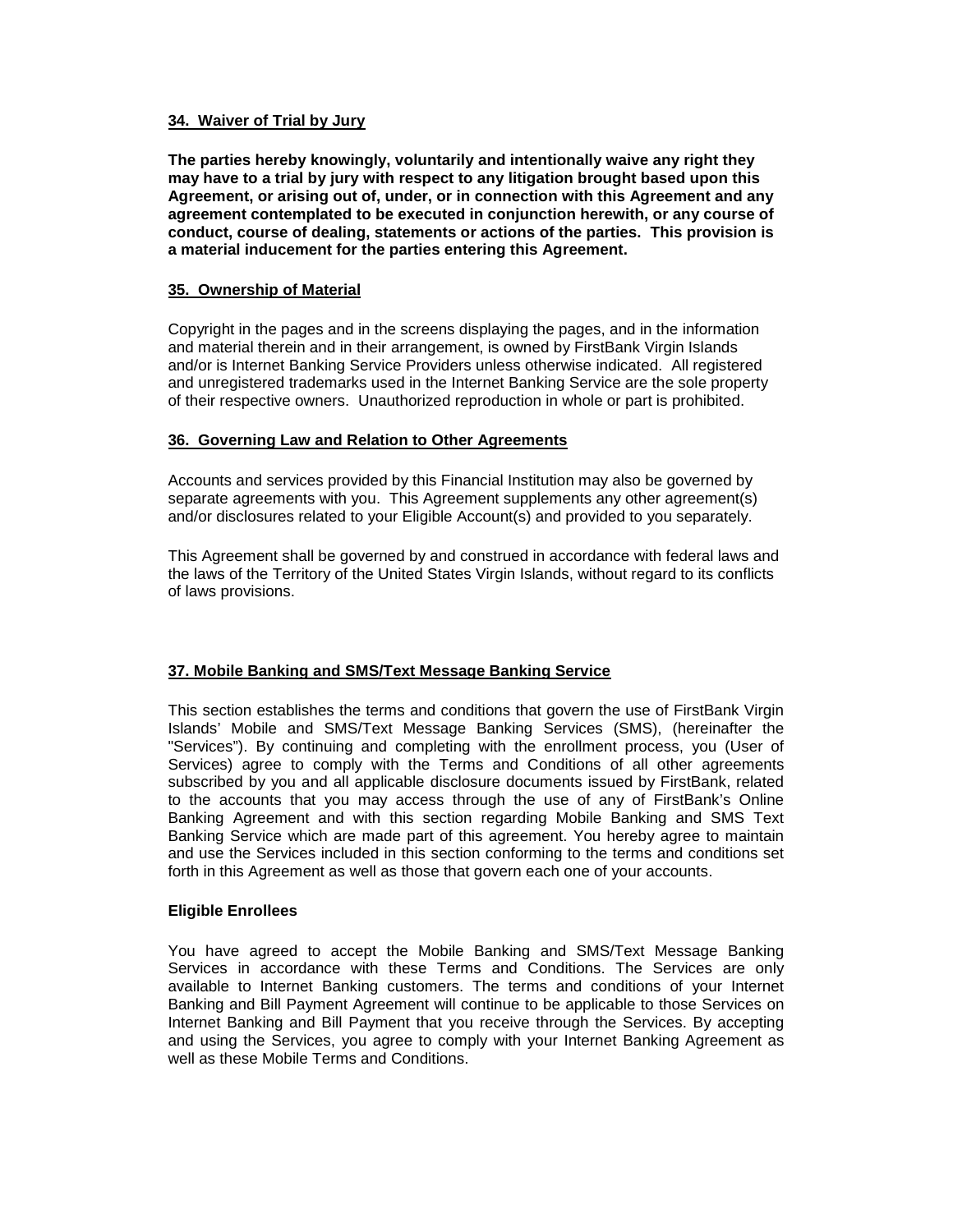In order to use the SMS Service, you shall use only a mobile phone registered in your name with your Mobile Phone Service Provider and it should have the same address as provided to the Bank and the number of which has been informed to the Bank to access the SMS Service.

### **Notification of Changes**

It is your sole responsibility to provide us with your correct contact information including telephone number and a valid email address. Failure to provide accurate information may result in delayed access the FirstBank's Online and Mobile banking service. FirstBank is not liable for delays caused by your use of Online Banking Agreement or Mobile and SMS services if, in any case, the contact information provided by you is not accurate or up to date.

You will be responsible for any change in your mobile phone number or the loss/ theft or disconnection of your mobile phone or email address or account details. The Bank will not be liable for sending messages or other information over your mobile phone number/email address /fax number recorded with the Bank if such information was not provided accurately.

In the event that your e-mail address or other contact information is changed, you must notify us of such changes immediately through one of the methods established in the Internet Banking Bill Payment Agreement.

If you fail to update or change an incorrect email address or other contact information, you understand and agree that any communication shall nevertheless be deemed as having been provided to you if they were made available to you in electronic form in the Online Banking Services or e-mailed to the last e-mail address we have for you in our records.

#### **SMS/Text Messages**

SMS Alerts is an automated information service that allows you to gain access to selected transaction and balance information about your FirstBank checking or savings account(s) using Short Message Service (SMS) sent to your mobile phone.

### **Enrollment and Cancellation**

In order to use the Mobile and SMS Services, you shall use only a mobile phone registered in your name with your mobile phone service provider and should have the same address as provided to the Bank and the number of which has been informed to the bank to access the SMS Service.

In order to receive SMS alerts you shall be required to register your mobile phone number through the FirstBank Virgin Islands Mobile Banking Services, using your Online Banking user name and password. You will need to enroll your Online Banking account with FirstBank in order for you to use this Service. Once you provide the required information, you will need to activate the SMS Service on your device. Activation will be completed when you enter a specific "activation code" that will be provided to you via text message from SHORT CODE (96865). Acceptance of any applications made shall be subject to the verification of all the information you provided as decided by FirstBank.

#### To Stop Receiving SMS messages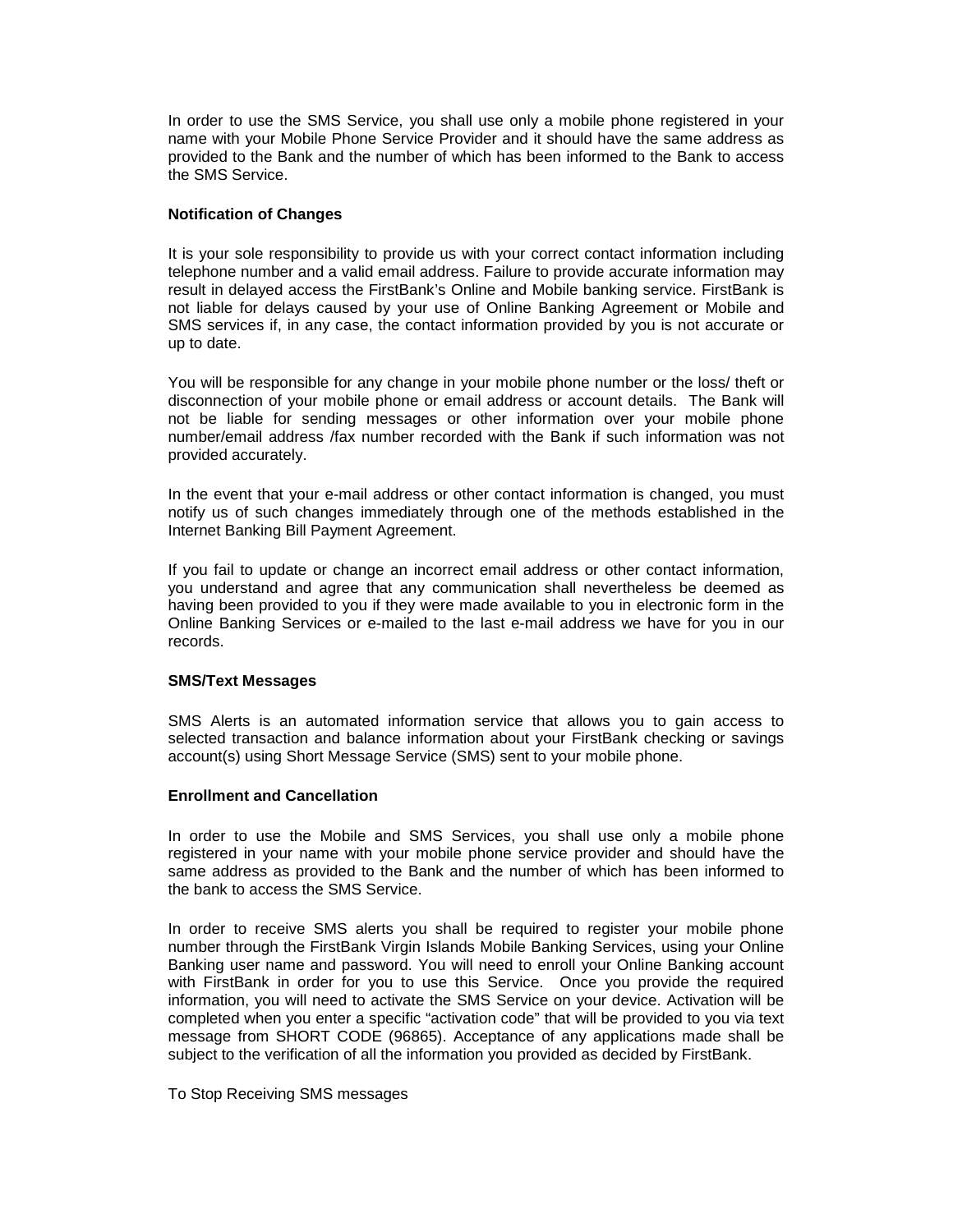To stop receiving text messages, text STOP to SHORT CODE (96865). By enrolling in this service, you consent that following such a request to unsubscribe, you will receive one (1) final message from FirstBank confirming that you have been inactivated in our system. Following such confirmation message, no additional text messages will be sent unless you re-activate your subscription.

#### **Hardware and Software Requirements**

Prior to accepting the electronic delivery of disclosures, you should verify that you have the required hardware and software necessary to access the system and retrieve documents and disclosures in an electronic format. The minimum system requirements that you will need include:

### • **Online Banking**

- A computer and Internet browser that supports SSL certificates.
- A modem or Internet access through your service provider.
- Compatible "browser" to view your Online Banking Services through the Internet. Compatible browsers include Microsoft Internet Explorer™, version 7.0 or higher and Mozilla Firefox 3.0 or higher for Microsoft Windows 2000, XP or Vista, or Safari version 3.1 or higher for MAC OS X or higher.

### • **Mobile Banking**

- You must have Internet access through your mobile service provider.
- A mobile device with internet browser, including iPhone, Android and BlackBerry. Windows Mobile or other phones with internet access will be able to access Text Version only.
- Telecommunications access device, like residential, business or mobile phone.
- A device with tone or VoIP (Voice over IP) capacity.

The Bank disclaims all responsibility for the compatibility of your equipment and/or costs or expenses associated with the installation, use and maintenance of the equipment, telephone lines, and/or your Internet access provider or wireless carrier. As such, it is your responsibility to maintain equipment that is compatible with the FirstBank's Online Banking Agreement and this section's specifications. You shall also be responsible for all costs and expenses related to the installation, use and maintenance of your equipment, of telephone lines and associated with your Internet access provider and/or wireless carrier.

#### **On Demand Information for SMS Service**

You can choose to receive an SMS message for certain information on demand by you, at any time, by sending the relevant code from your mobile phone to SHORT CODE (96865). For example, you shall use limited keywords or commands for various information requests provided for by the Bank.

The SMS Service includes providing you with the requested information using the following keywords or commands include: **(1)** Balance (B or BAL); **(2)** History (H or HIST); **(3)** Command (C or CMD); **(4)** Help (HE or HELP); **(5)** Login (L or LOGIN); **(6)** Recover (R or RECOVER); **(7)** Stop (S or STOP). In response to these commands, you accept that each message may contain certain Account information relating to the owner of the Account. You authorize the Bank to send Account related information such as: **(1)** a summary of available account balances such as: checking account balances, savings account balances, and available balances concerning lines of credit; **(2)** a summary of recent transactions per account; and **(3)** help content for SMS Service.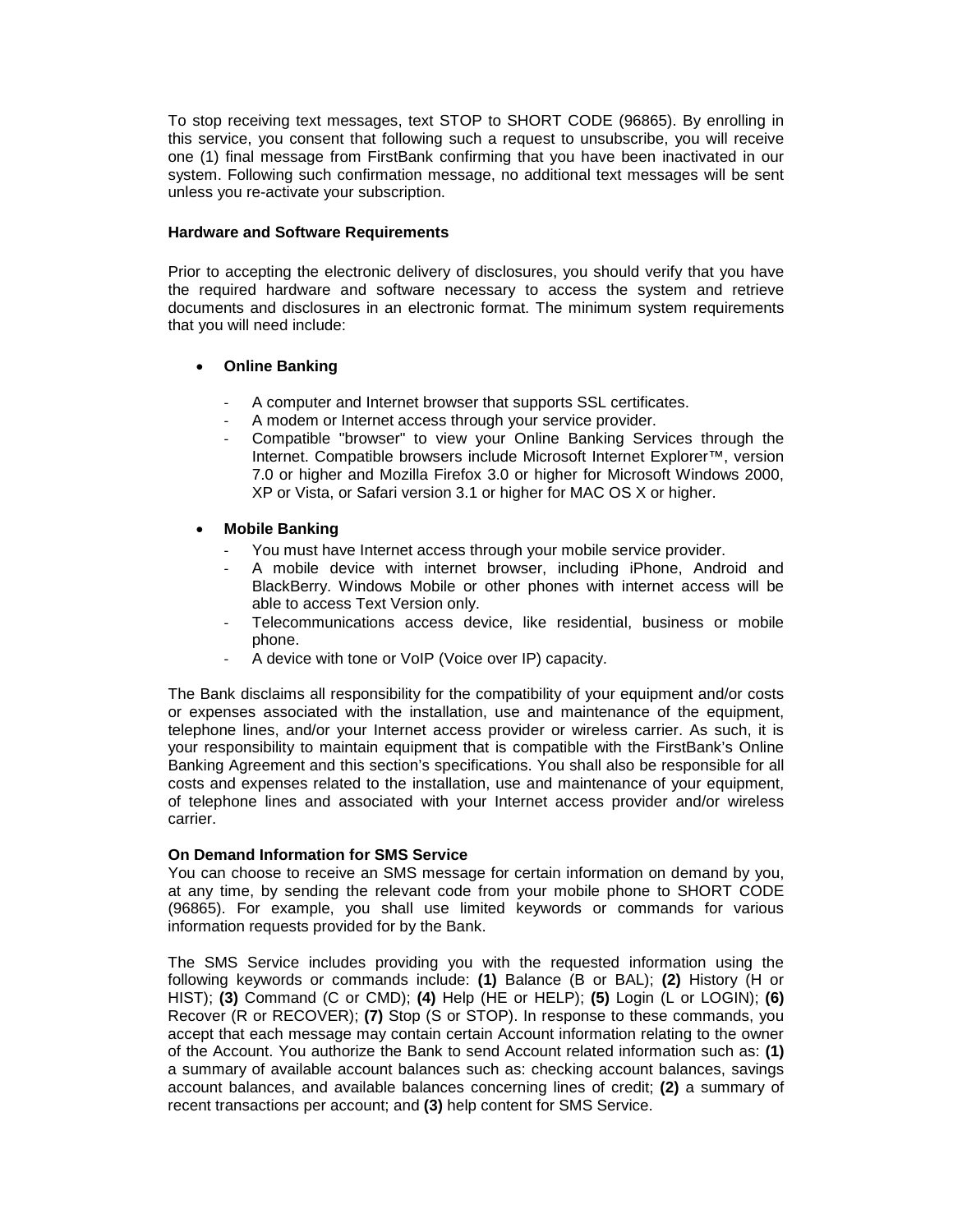FirstBank will advise you on our website of the available information on demand from time to time and how to request information.

The Bank may, in its discretion, not give effect to any Commands sent by your registered mobile device if the Bank has any reason to believe that the Commands are not genuine or otherwise improper or unclear or raise a doubt for any reasons whatsoever. You acknowledge that to receive SMS alerts through the Service, your mobile phone number must be active and accessible. You acknowledge that if your mobile phone number remains inaccessible for a continuous period (such period dependent upon service providers) from the time an SMS message is sent by FirstBank, that particular message may not be received by you. FirstBank shall not be responsible for any such inaccessibility due to the above said reason or due to any force major circumstances.

You acknowledge that the Services provided is dependent on the infrastructure, connectivity and services provided by service providers engaged by FirstBank. You accept that timeliness, accuracy and readability of messages sent by FirstBank will depend on factors affecting other service providers engaged by FirstBank. FirstBank shall not be liable for non-delivery or delayed delivery of messages, error, loss or distortion in transmission of messages.

FirstBank shall endeavor to provide the Services on a best effort basis and you shall not hold the Bank liable for non-availability of the Services or non-performance by the Service providers, if any, engaged by the Bank or any loss or damage caused to you as a result of use of the Services (including relying on the Alerts for your commercial, investment or business purposes) for causes which are not attributable to the Bank.

#### • **Costs / Sender of SMS Texts**

The services are separate and apart from any other charges that may be assessed by your wireless carrier for text messages sent to or received from FirstBank. You are responsible for any fees or other charges that your wireless carrier may charge for any related data or message services, including for short message service in case it is imposed by FirstBank. By providing your consent to participate in this service, you approve any such charges from their mobile carrier. Charges for text messages may appear on your mobile phone bill or be deducted from your prepaid balance. The financial information provided through mobile and SMS services is provided by FirstBank and not by any other third party.

#### • **Authorization / Accuracy of Information**

You hereby authorize the Bank to access all your Accounts for conducting the Services established in the Online Banking Agreement and this section.

FirstBank shall not be responsible for any incidental error that occurs in spite of conducting the necessary steps to ensure the accuracy of the information provided to the you; and you shall not have any claim against the Bank in an event of any loss/damage suffered by the user as a consequence of the inaccurate information provided by the Bank.

#### • **Software Licensor Rights**

Access to FirstBank's Internet Banking services via your mobile device is powered by the mobile technology solution owned by mFoundry, Inc (the "Licensor"). The Licensor is not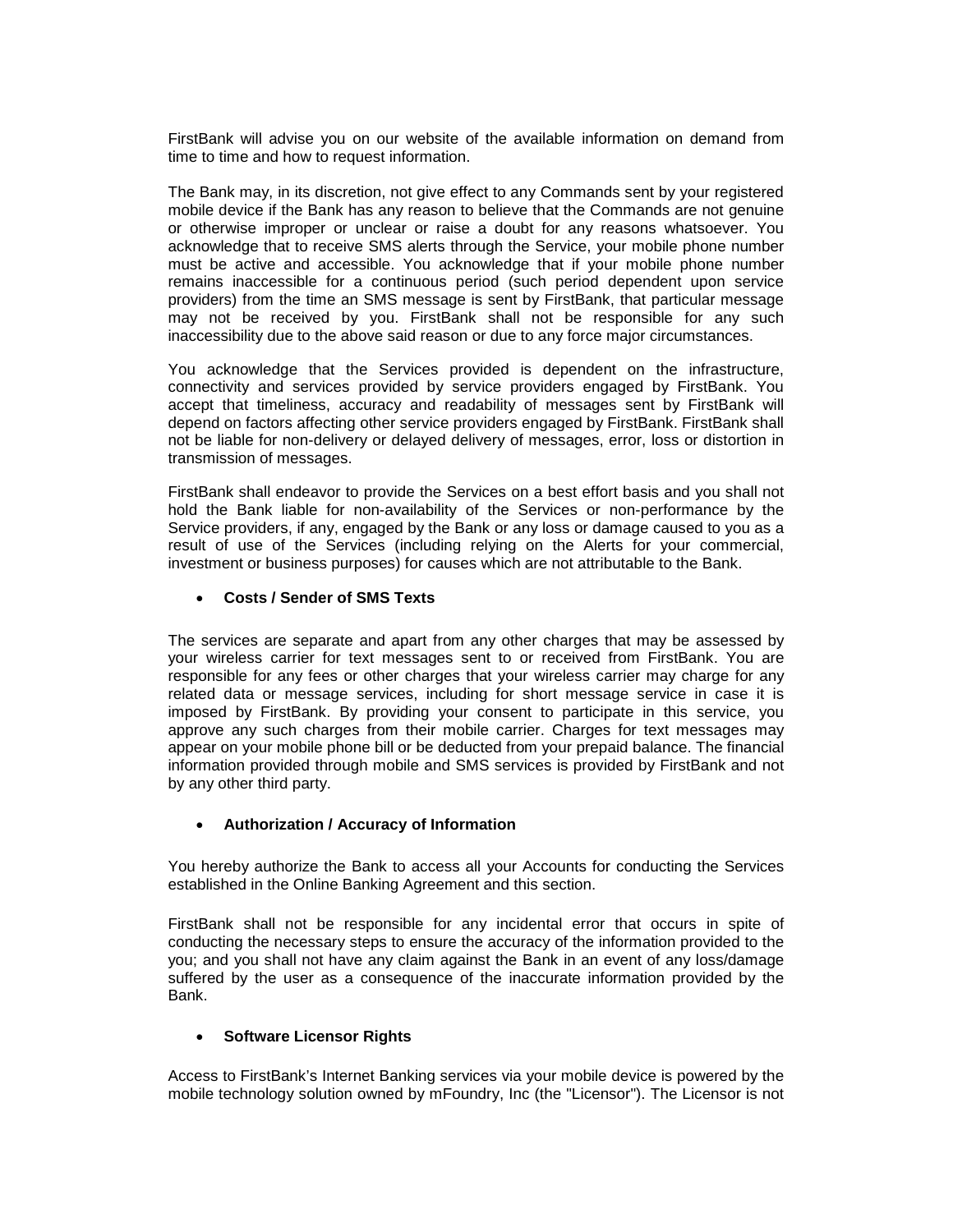the provider of any of the financial services available to you through the Software, and the Licensor is not responsible for any of the materials, information, products or services made available to you through the Software.

You acknowledge and agree that the Licensor is the owner of all right, title and interest in and to the mobile technology solution made available to you hereunder, including but not limited to any downloaded software and the computer programs contained therein, as well as any accompanying user documentation, and all subsequent copies, updates or versions thereof, regardless of the media or form in which they may exist (all of which is collectively referred to herein as the "Software"). You may not use the Software unless you have first accepted the Mobile Terms and Conditions.

# • **License**

Subject to the terms and conditions of this Agreement, you are hereby granted a personal, nonexclusive, nontransferable license to use the Software (in machine readable object code form only) in accordance with the terms of this Agreement and for the sole purpose of enabling you to use and enjoy the Services provided by FirstBank made available via the Software. This is not a sale of the Software. All rights not expressly granted to you by this Agreement are hereby reserved by the Licensor according its agreement with FirstBank. Nothing in this license will entitle you to receive hard-copy documentation, technical support, telephone assistance, or updates to the Software. This license may be terminated at any time, for any reason or no reason, by you, the Licensor or FirstBank within its relationship with the Licensor. Upon termination, you agree to immediately destroy all copies of any Software which had been downloaded to your mobile device or otherwise in your possession or control.

### • **Restrictions**

You shall not: (i) modify, revise or create any derivative works of the Software; (ii) decompile, reverse engineer or otherwise attempt to derive the source code for the Software; (iii) redistribute, sell, rent, lease, sublicense, or otherwise transfer rights to the Software; or (iv) remove or alter any proprietary notices, legends, symbols or labels in the Software, including, but not limited to, any trademark, logo or copyright of the Licensor or FirstBank.

#### • **Updates**

The terms of this Agreement will govern any updates that replace and/or supplement the original Software, unless such update is accompanied by a separate license in which case the terms of that license will govern.

Any alterations made to these Terms and Conditions or the Internet Banking Agreement will require that you accept the amended Terms and Conditions before using Internet Banking and all of its Services.

# • **Consent to Use of Data**

You agree that the Licensor may collect and use technical data and related information, including but not limited to technical information about your device, system and application software, and peripherals, that is gathered periodically to facilitate the provision of software updates, product support and other services (if any) related to the Software. The Licensor may use this information, as long as it is in a form that does not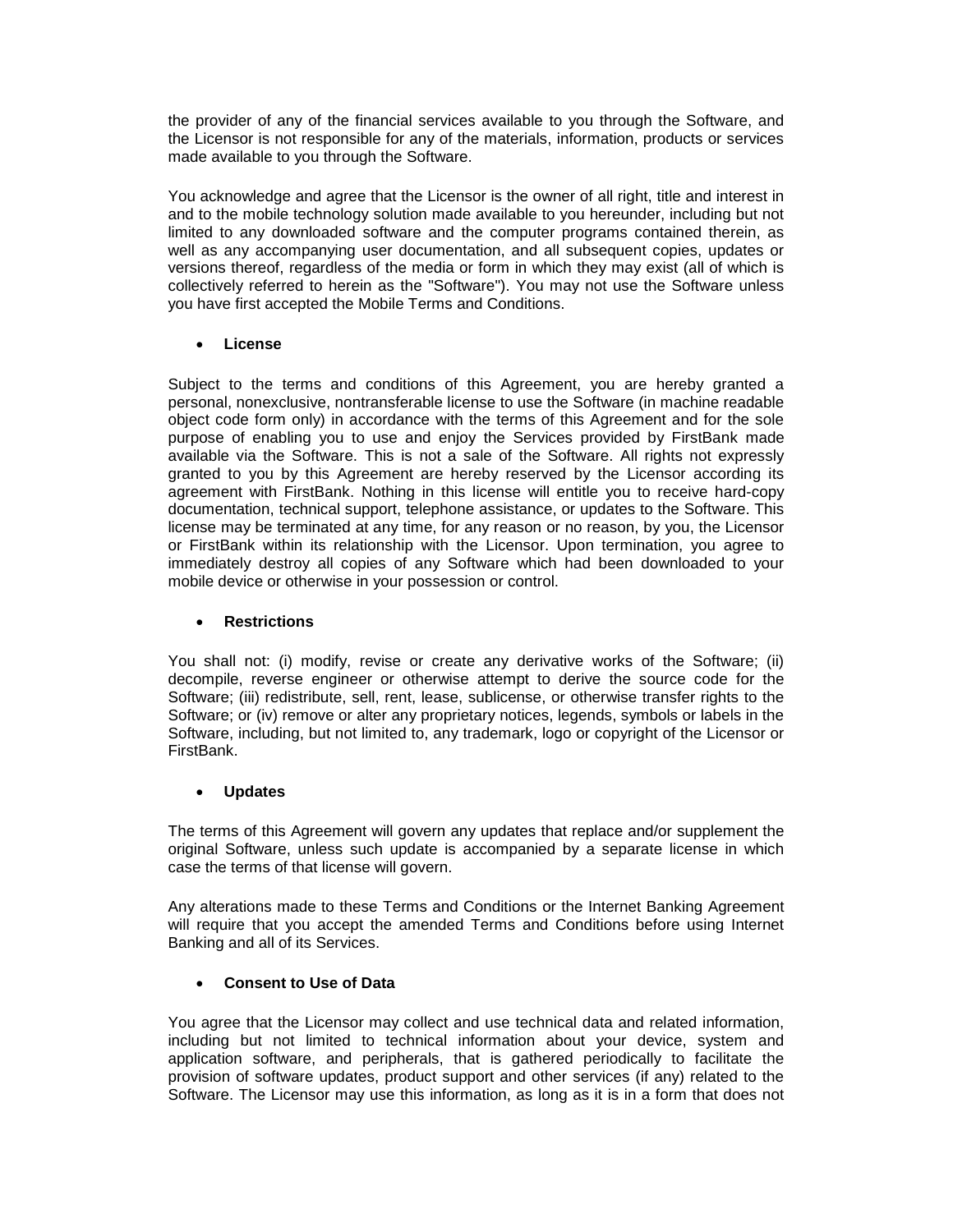personally identify you or may constitute any information regarding your financial relationship with FirstBank or any information prohibited by law to be shared, to improve its products or to provide services or technologies.

### • **Export Restrictions**

You may not use or otherwise export or re-export the Software except as authorized by United States law and the laws of the jurisdiction in which the Software was obtained. In particular, but without limitation, the Software may not be exported or re-exported (a) into any U.S. embargoed countries or (b) to anyone on the U.S. Treasury Department's list of Specially Designated Nationals or the U.S. Department of Commerce Denied Person's List or Entity List. By using the Software, you represent and warrant that you are not located in any such country or on any such list. You also agree that you will not use the Software for any purposes prohibited by United States law, including, without limitation, the development, design, manufacture or production of nuclear, missiles, or chemical or biological weapons.

### • **U.S. Government Restricted Rights**

The Software is commercial computer software subject to RESTRICTED RIGHTS. In accordance with 48 CFR 12.212 (Computer software) or DFARS 227.7202 (Commercial computer software and commercial computer software documentation), as applicable, the use, duplication, and disclosure of the Software by the United States of America, its agencies or instrumentalities is subject to the restrictions set forth in this Agreement.

#### **Disclaimer of Warranty**

The software is provided on an 'as is' and 'as available' basis without warranties of any kind, either express or implied, including, but not limited to, the implied warranties of merchantability, fitness for a particular purpose and non-infringement. No warranty is provided that the software will be free from defects or viruses or that operation of the software will be uninterrupted. Your use of the software and any material or services obtained or accessed via the software is at your own discretion and risk, and you are solely responsible for any damage resulting from their use. Some jurisdictions do not allow the exclusion of certain warranties, so some of the above limitations may not apply to you.

#### **Limitation of Liability**

To the maximum extent permitted by applicable law, in no event will FirstBank, its subsidiaries and affiliates, mfoundry or its affiliates or licensors be liable for any damages arising out of the use or inability to use the software, including but not limited to any general, special, incidental or consequential damages, even if advised of the possibility thereof, and regardless of the legal or equitable theory (contract, tort or otherwise) upon which any claim is based. In any case, the licensor's liability arising out of the use or inability to use the software shall not exceed in the aggregate the sum of the fees paid by you for this license. Some jurisdictions do not allow the limitation or exclusion of liability for certain types of damages, so some of the above limitations may not apply to you.

#### **Miscellaneous**

This Agreement constitutes the entire agreement between you and the Licensor concerning the subject matter hereof. This Agreement will be governed by and construed in accordance with the laws of the United States Virgin Islands and the governing laws of the British Virgin Islands, excluding that body of laws pertaining to conflict of laws. If any provision of this Agreement is determined by a court of law to be illegal or unenforceable, such provision will be enforced to the maximum extent possible and the other provisions will remain effective and enforceable. All disputes relating to this Agreement are subject